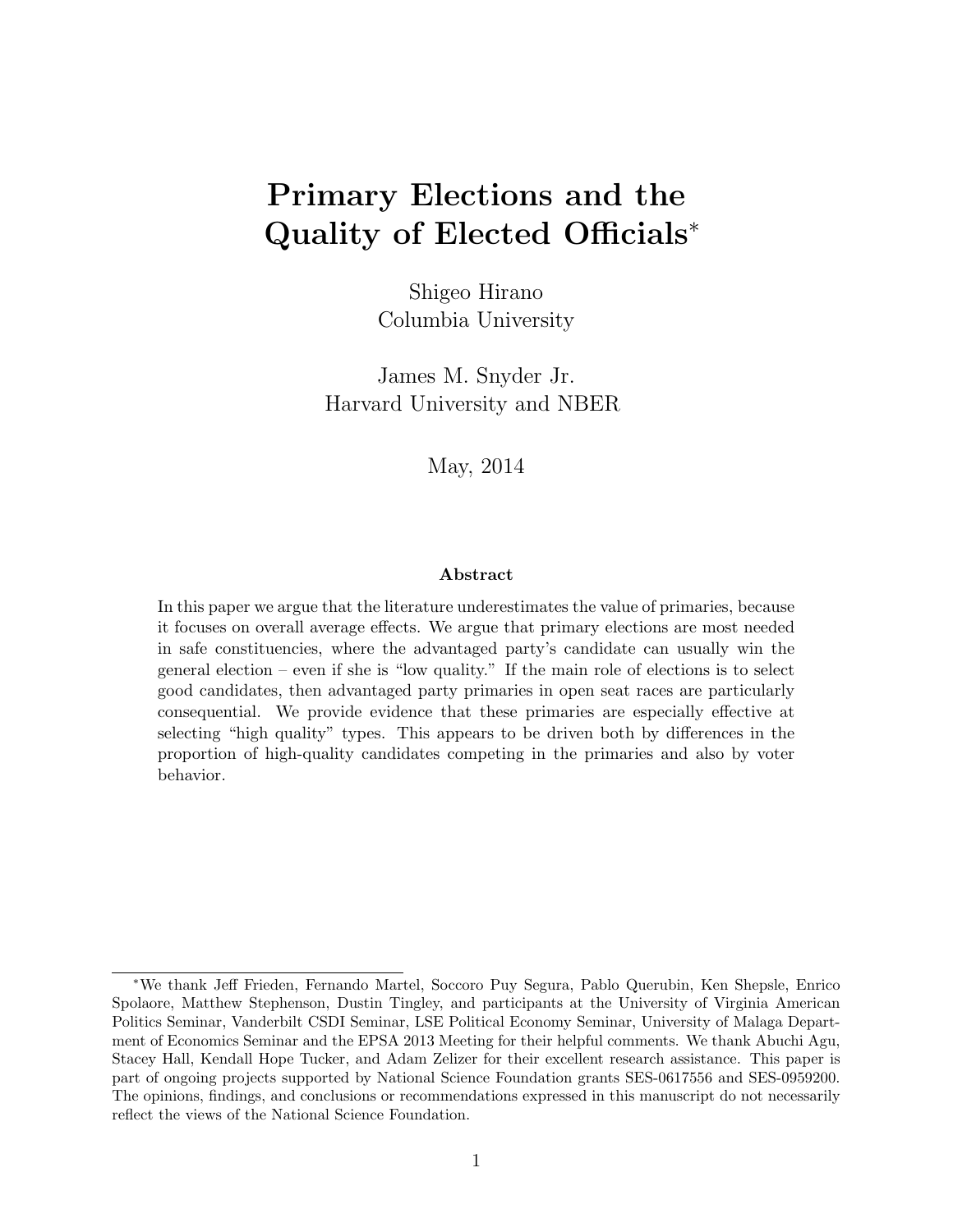### 1 Introduction

More than fifty years ago Julius Turner studied competition in congressional primaries and found that few incumbents faced serious challenges and almost none of them lost. He concludes pessimistically: "The comparative usefulness of the primary as a method for selecting successors for retiring incumbents does not offset the fact that the primary is not a successful alternative to two-party competition in most parts of the United States" (Turner, 1953, 210).

Many modern textbooks on U.S. elections summarize the situation in similar terms. For example, Bibby (2003, 171) writes, "It was the expectation of the [progressive] reformers that the direct primary would stimulate competition among candidates for party nominations. This hope has not been fulfilled, however. In a substantial percentage of the primaries, nominations either go uncontested or involve only nominal challengers to the front runner... Because incumbents tend to scare off competitors in the primaries, they of course win renomination in overwhelming proportion." Like Turner, Bibby focuses on the low level of average primary competition for incumbent contested races and concludes that primaries are simply a "nuisance" in these cases.<sup>1</sup> Jacobson's (2009) text on congressional elections scarcely mentions primaries at all.<sup>2</sup>

In this paper, we argue that infrequent primary competition does not mean that primaries have only a marginal role in the electoral system. The existing literature underestimates the value of primaries, because it focuses on the average effect of primaries across different situations: open- and incumbent contested races as well as safe and competitive constituencies. Instead, to accurately assess the extent to which primaries contribute to the electoral system we must distinguish among the different situations.

If we are mainly interested in electing high-quality officials and assuming that the main role of elections is to select "good types" rather than to hold incumbents accountable for past performance, then primaries will make their biggest contribution in open seat elections in

<sup>&</sup>lt;sup>1</sup>After describing the low level of primary competition in incumbent contested congressional and state legislative races, Bibby (2003, 172) writes, "Thus, for most members of Congress and state legislators, the primary is not unlike the common cold. It is a nuisance, but seldom fatal."

<sup>2</sup>Few works focus on non-presidential primaries. One exception is Galderisi et al. (2001).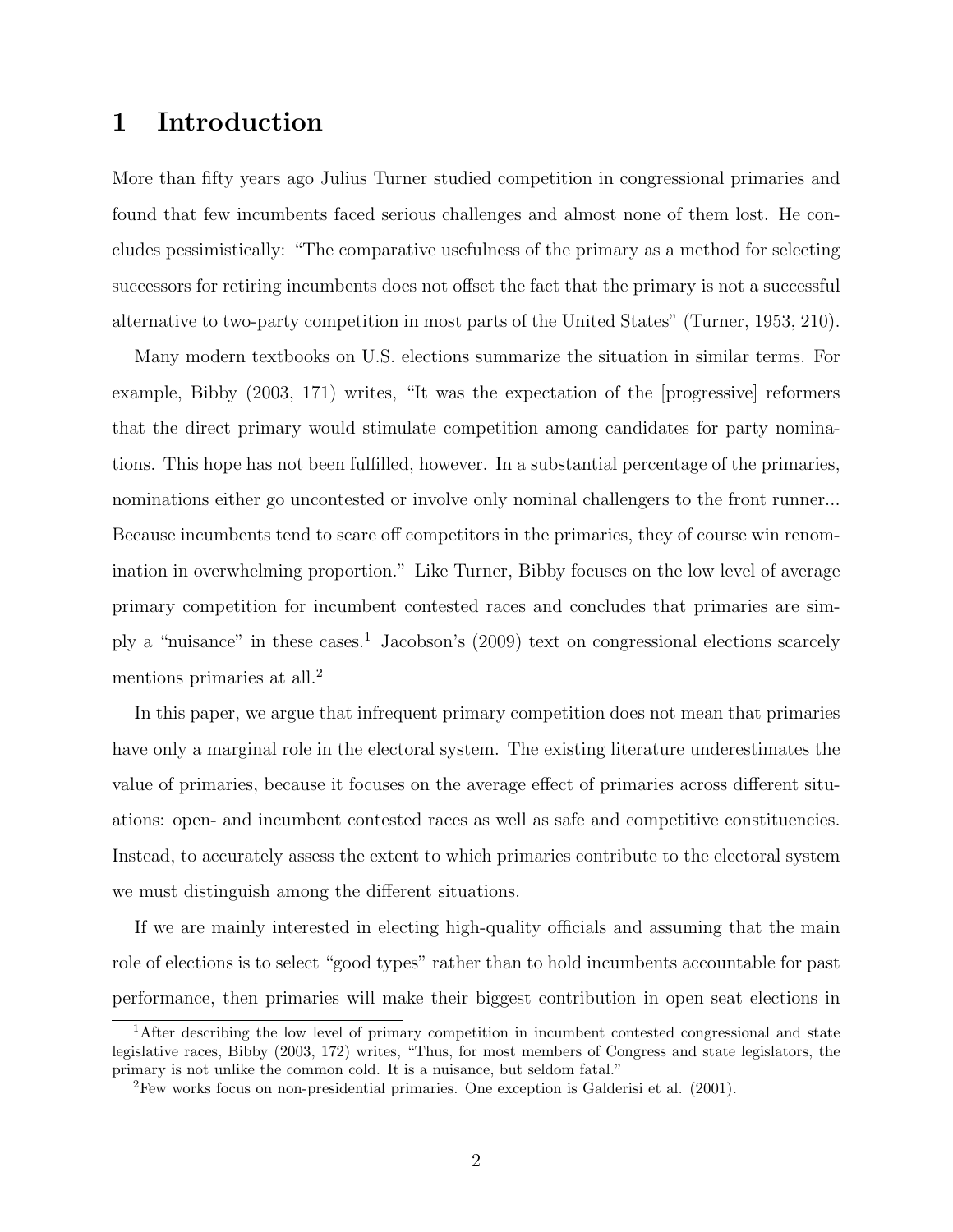safe districts (i.e., races without an incumbent, in constituencies with partisan loyalties that favor one party's candidates in the general election).<sup>3,4</sup> open seats are particularly relevant because if most open seat winners are high-quality, then most incumbents will be high-quality as well. Most incumbents were, at some point in the past, open seat winners.<sup>5</sup> Within open seat races, primaries are particularly consequential in safe districts.<sup>6</sup> In these districts, the primary for the party whose nominee is expected to win the general election, which we refer to as the advantaged party primary, is largely responsible for selecting the quality of the elected officials. In contrast, in districts with competitive general elections, only one of the two parties needs to nominate a high quality candidate in order for the eventual winner to be high quality since the general election provides another opportunity for the electorate to screen for quality.

As long as open seat races produce high quality winners, then we should not be too concerned with the relatively low level of primary competition (in either party) when an

<sup>5</sup>This assumes that high-quality incumbents do not retire at much higher rates than low-quality incumbents. It is possible that high-quality incumbents retire at much higher rates than low-quality incumbents – e.g. if serving in an elective political office is a means of generating attractive job offers in the private sector (or bureaucracy), and if the private sector desires high-quality incumbents and can identify them. This does not seem likely, however, at least for most of the important elective offices in the U.S..

<sup>6</sup>It is interesting to note that some of the early progressive scholars and reformers made similar arguments. For example, in 1923 Charles Merriam (1923, 4) wrote, "[T]he significance of the vote under the direct primary varies in different sections of the country or of the state. About half the states are one-party states where the primary is of the very greatest importance, for here the election is practically decided. This list includes [list of states] and comprises more than half of the population of the United States. Many other states are preponderatingly Republican or Democratic. Of the 3,000 counties in the United States, it is safe to say that roughly half of them are one-party counties. Legislators, governors and United States senators are practically chosen in the primaries. In these instances ... the primary of the majority party is of the utmost consequence, for whatever the outcome, it is not likely to be overthrown in the subsequent [general] election." Somewhat more indirectly (and colorfully), in 1924 Gifford Pinchot (1924, 9) noted, "Under the convention system the only power that can clean up a party is the other party. Under the primary it is possible to clean up from within." And V.O. Key (1956, 88) stated, "The direct primary method of nomination apparently constituted at bottom an escape from one-partyism."

 $3$ Two highly influential works – Fearon (1999) and Besley (2006) – provide strong theoretical justification for the assumption that elections are primarily about selection. See Ashworth (2012) for a review of the literature.

<sup>4</sup>Parts of this argument have been made before. Banks and Kiewiet (1989) provide a theoretical model and some empirical evidence highlighting the differences in the quality of candidates entering in open seat versus incumbent contested primaries. A number of scholars have also noted the differences in the contestation between open seat and incumbent contested primaries (e.g. Turner (1953); Jacobson and Kernell (1983)). However, these studies do not distinguish between safe, competitive and unsafe constituencies. Several scholars have noted that the advantaged party primary tends to be more competitive (see footnote 18 below). However, these studies do not discuss the implications for candidate quality.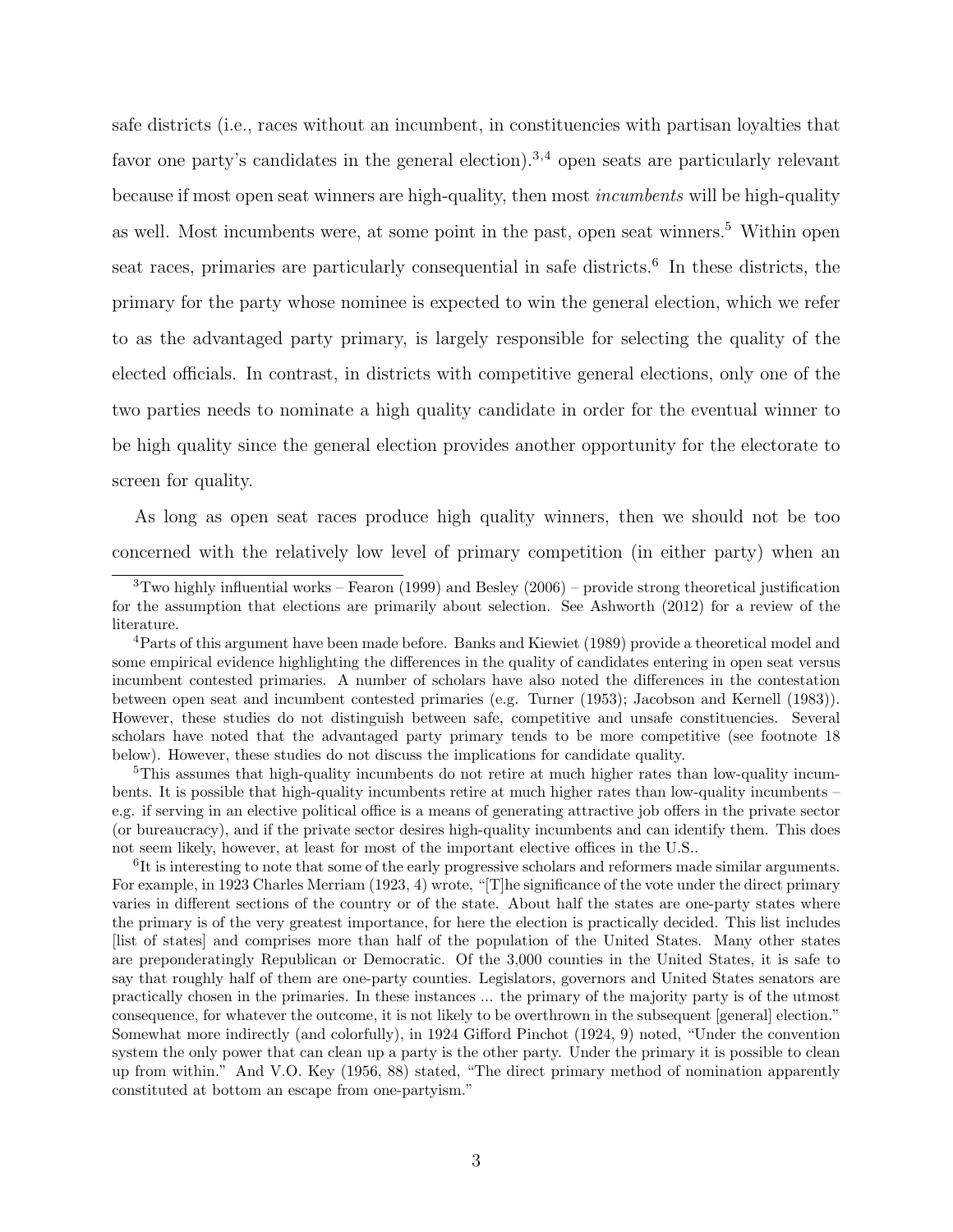incumbent is running for re-election or when the general election is expected to be competitive. Rather, we should focus our attention on what happens in advantaged party primaries in open seat races and the minority of cases involving low-quality incumbents.<sup>7</sup>

In this paper we evaluate the effectiveness of advantaged party primaries in nominating high quality politicians for open seat races. We consider three different measures of candidate "quality": previous experience in related public-sector positions (a proxy for task-specific human capital), bar association evaluations of judicial candidates, and newspaper endorsements. Each of these is relatively coarse and noisy. However, they all point in the same direction, which increases our confidence that they capture important aspects of quality.

We also examine why advantaged party primaries would be especially effective at nominating a high quality politician. We focus on two mechanisms. The first concerns how the number and quality of the candidates competing in primaries varies across situations. The second concerns whether primary voters are more likely to choose higher quality candidates when candidates vary in their quality.

Our main finding is that in open seat races, an advantaged party primary is more likely to select high-quality nominees than a disadvantaged party primary or either party's primary in competitive districts. Advantaged party primaries are so effective at selecting high-quality nominees that we observe little difference in the quality of the eventual winners of open seat races in safe versus competitive constituencies, despite the absence of effective twoparty competition in safe districts. We also find evidence that the relative effectiveness of advantaged party primaries may be partially attributed to the differences in the composition of the candidates competing in primaries in different situations. The proportion of high quality candidates competing in advantaged party primaries is higher than it is in other primaries. Thus, even if primary voters were unable to identify the higher quality candidates in open seat races and voted randomly, they would be more likely to nominate a high quality candidate in an advantaged party primary compared to a disadvantaged party primary or

<sup>&</sup>lt;sup>7</sup>In this paper we do not examine the cases involving low-quality incumbents. Hirano and Snyder (2012) find that incumbents involved in scandals do face more primary competition when they are affiliated with an advantaged party.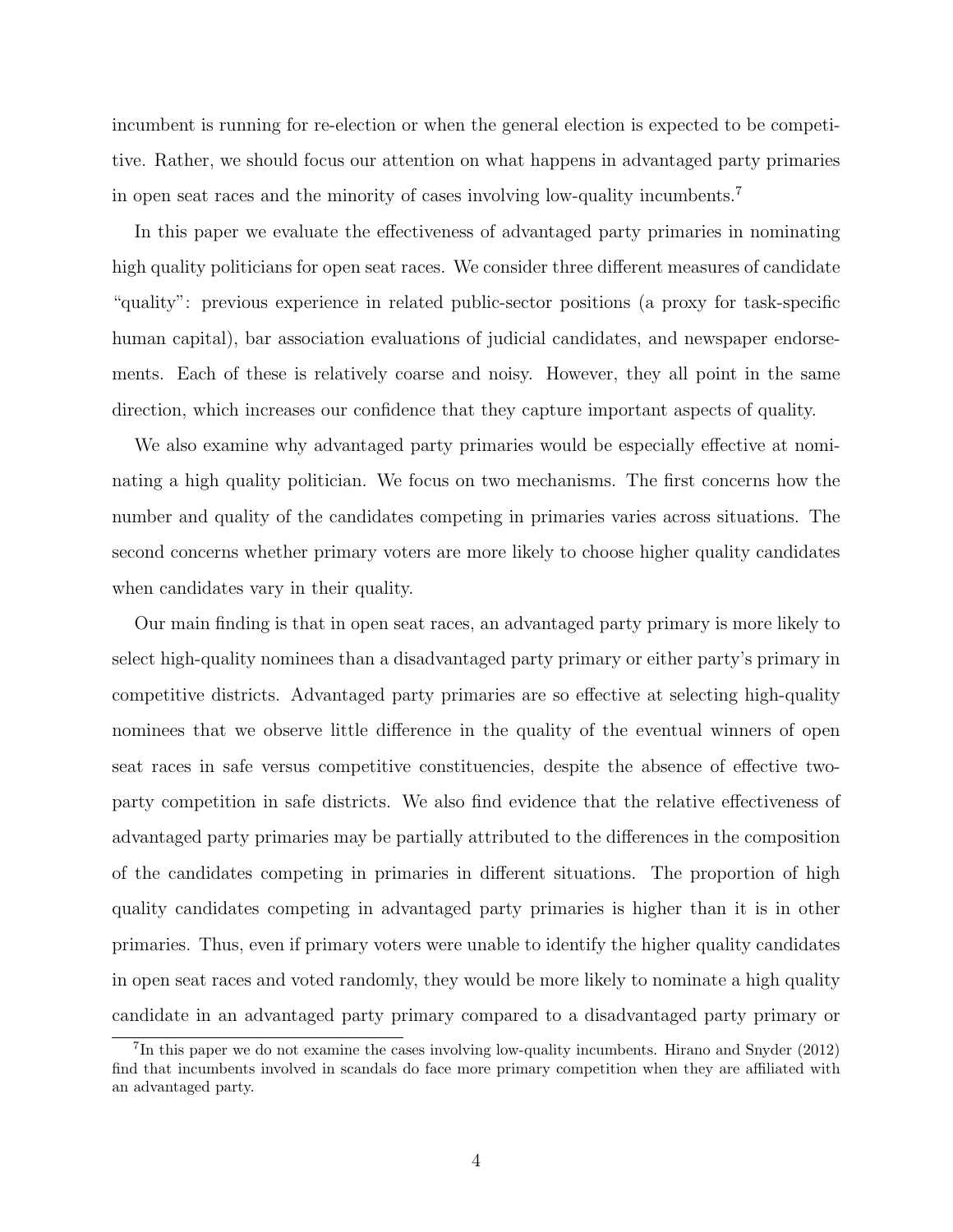a primary in a competitive district. However, we also find evidence that primary voters are not simply voting at random. Rather, voters tend to choose the higher quality candidate when given a choice.

### 2 Theoretical Considerations

While primaries provide an opportunity for voters to screen for politician quality, unless advantaged party primaries are particularly effective at selecting good types, we might expect the quality of elected officials to be higher in competitive districts than in safe districts. In competitive districts, relatively small differences in candidate quality could have a significant impact on the outcome of both the primary and the general election, so there are two opportunities for voters to screen for candidate quality. In safe districts, where the general election outcome is largely determined by the partisan loyalties in the constituency, the primary is effectively the only opportunity for voters to screen for candidate quality. In this section we highlight several reasons why advantaged party primaries in open seat races may be more likely to nominate high-quality candidates than primaries in other situations. These reasons have to do with differences in the incentives for candidate entry, the "pool" of potential primary election candidates, and the informational environments. Of course, even if only one or two of these three factors is present, advantaged party primaries will still produce relatively high quality nominees. If advantaged party primaries in safe districts function particularly well at nominating high quality candidates, then safe and competitive districts would elect officials of similar quality.

In terms of the composition of candidates, we might expect there to be a larger proportion of high quality candidates in an advantaged party primary compared to a disadvantaged party primary or either party's primary in a competitive district. There are two reasons why this might occur. The first has to do with the incentives for candidate entry. If the probability that a candidate will enter is increasing in the likelihood that the candidate will win office, then increasing the probability of winning the general election will increase the likelihood that high-quality candidates will enter the primary. The probability of winning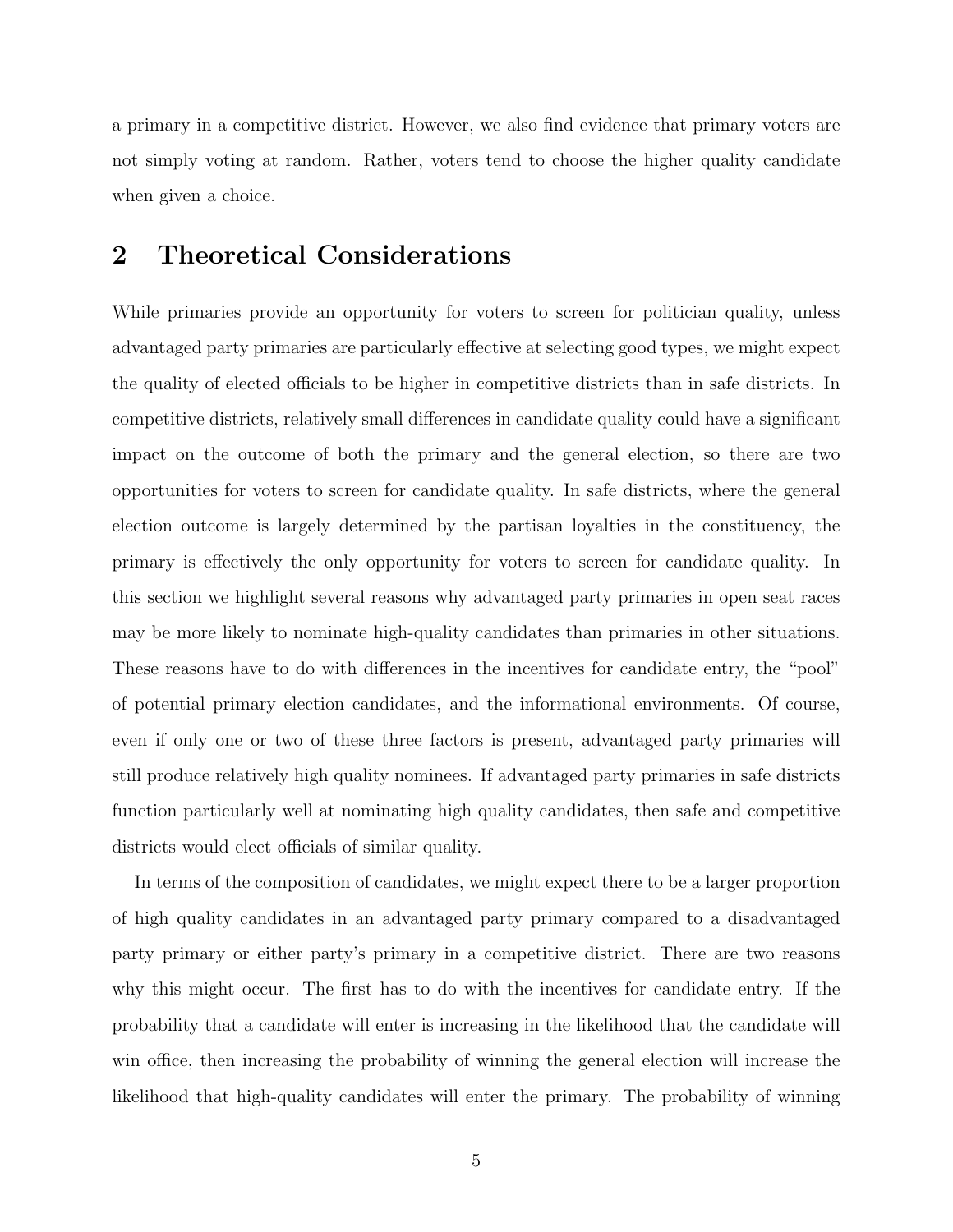the general election is likely to have a multiplier effect on the incentive for high-quality candidates to enter an election.<sup>8</sup>

The intuition for this multiplier effect can be seen in the simple cross-partial derivative of the probability of winning office,  $W$ . Suppose  $W$  is equal to the probability of winning the primary,  $P$ , times the probability of winning the general election,  $G$ . Suppose further that the probability that a candidate wins the primary is increasing in her quality,  $q$ , so  $\partial P/\partial q > 0$ . Finally, suppose that voting in the general election is driven entirely by voters' partisan attachments, a, so quality has no affect on the probability of winning in the general election; define a so that higher values mean more voters are attached to the candidate's party, so  $\partial G/\partial a > 0$ . This assumption is for simplicity – the argument will hold as long as the effect of quality is "small" relative to the effect of partisanship. Then  $W(q, a) = P(q)G(a)$ , so  $\partial^2 W / \partial q \partial a = (\partial P / \partial q) (\partial G / \partial a) > 0$ . Thus, high-quality candidates will have a greater incentive to enter their party's primaries as their districts becomes safer for their party. As long as quality is not also correlated with some other attribute affecting voting behavior, increasing the proportion of high-quality candidates competing in a primary should naturally increase the likelihood that a high-quality candidate will win the nomination. If quality is also correlated with some other attribute or dimension, the high-quality candidates may divide the "high-quality" vote in a way that allows the low-quality candidate to win.

A second reason has to do with changes in the "pool" of potential primary election candidates. The proportion of candidates in this pool who are high-quality is likely to be larger for an advantaged party. This relationship will naturally arise from the multilevels of elected office in U.S. government. For example, in a congressional district that is safe for the Democrats, we would expect that more of the state legislators elected from

<sup>8</sup>This positive relationship between the number of high-quality candidates competing in a district's primary and probability of winning the general election in that district should still exist even if candidates enter sequentially. Of course, the probability that later entrants will win the primary is lower when the preceding entrants are high-quality. This suggests that potential candidates will have weaker incentives to enter an election when the prior entrants are high-quality, leading to fewer high quality candidates in primaries with an initial high-quality entrant, e.g. when there is an incumbent. Nonetheless, among races where there is an initial high-quality entrant, the intuition outlined above should still hold, and we should expect more high-quality candidates competing in the primaries for parties with an electoral advantage in the general election as compared to the primaries for other parties.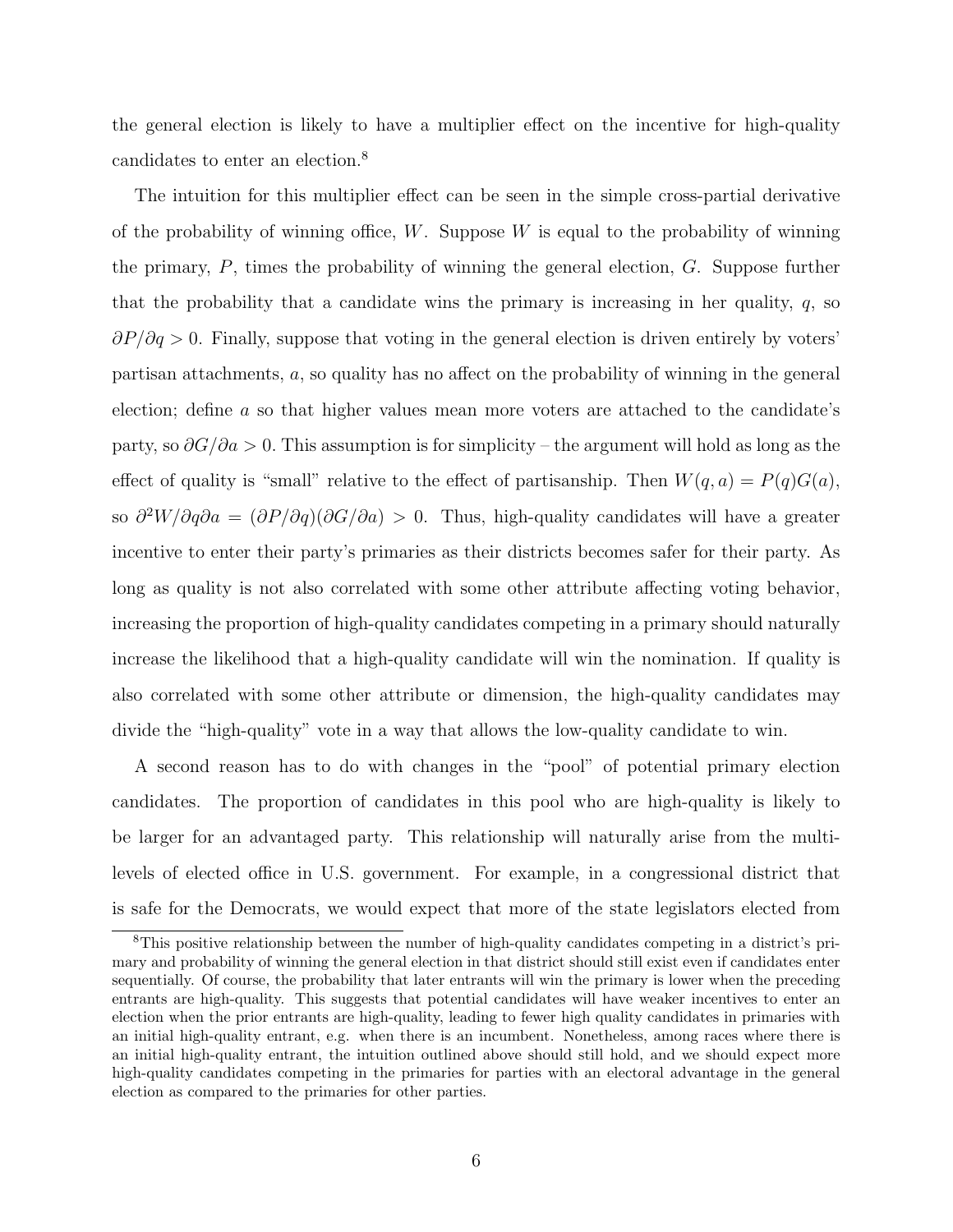districts with boundaries that fall within that congressional district will be Democrats. If prior legislative experience is an indicator of quality, then there will be more high-quality types who could consider entering the Democratic primary in this congressional district – assuming that state legislators are more likely to run for congressional seats that overlap with their state legislative district. Thus, even if candidates are not necessarily strategic in their entry decisions and voters are not necessarily better able to identify high-quality candidates, we might still expect that an advantaged party primary will produce a high-quality nominee due to this "mechanical" difference in the pool of potential primary candidates.

In addition to differences in the pool of candidates competing in primaries, we might also expect the information environment to vary across situations. Candidates in an advantaged party primary tend to receive more media attention than candidates competing in the disadvantaged party primary in the same district.<sup>9</sup> Moreover, these candidates also spend more resources on their primary campaigns, part of which presumably contributes to advertising information about the candidates.<sup>10</sup> Thus, to the extent that this additional exposure to information improves the ability of voters to identify characteristics of primary candidates and assuming voters prefer high quality candidates, we might expect that in open seat races advantaged party primaries will produce higher quality nominees than other primaries.

This discussion suggests that the claims about the limited role of primaries (e.g. Turner, 1953) may understate their value especially for safe seats. In open seat primaries, advantaged parties in safe districts are especially likely to produce high-quality nominees. Several scholars have noted that if most open seat winners are high-quality, then most *incumbents* will be high-quality as well, since most incumbents were, at some point in the past, open

<sup>9</sup>First, to demonstrate that candidates in the primary election for a party with a partisan advantage receive more media attention, we can examine the number of times candidates' names are mentioned in newspapers for the primary election for an advantaged party. Although we do not have access to a large historical database of newspapers throughout the country, we the database available through www.newslibrary.com which allows us to examine newspapers from different regions of the U.S. for the period 1998 to 2006. For each election during this period, we counted the number of times candidates' names were mentioned for each party. We find that the advantaged party's candidates receive about double the amount of newspaper coverage as the other party's candidates.

 $10$ In the period 1992 to 2006, when no incumbent is competing in a Senate race, the losing primary candidate from the advantaged party spends substantially more than the losing primary candidate from the other party.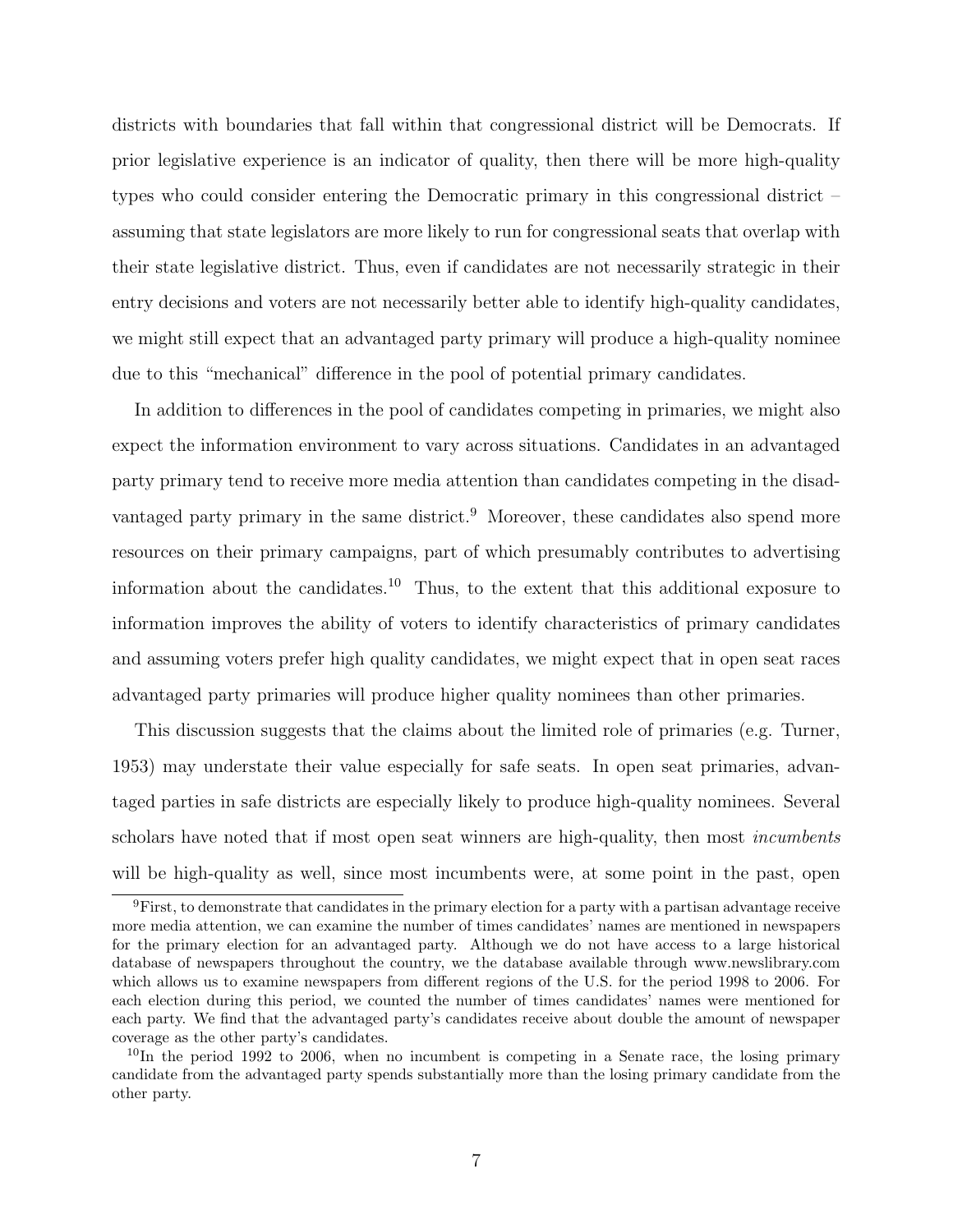seat winners (e.g. Ashworth, 2005; Ashworth and Bueno de Mesquita, 2008; Zaller, 1998). While the existing literature focuses on how the election of high-quality officials in open seat general elections could produce an incumbency advantage in subsequent general elections, the same logic would suggest that the nomination of high-quality candidates in open seat primaries could reduce competition in incumbent contested primaries even in safe districts.<sup>11</sup> In this framework, the lack of primary or general election competition for incumbents is consistent with an electoral system that works particularly well on the initial selection of public officials.

### 3 Inter-Party and Intra-Party Competition

If primaries are particularly useful in safe districts, then the value of primaries to an electoral system depends in part upon the geographic distribution of voter preferences. In this section, we draw on several different datasets to calculate the proportion of statewide, congressional, and local constituencies that can be considered "safe" – i.e., the candidates with a particular partisan affiliation are expected to win the general elections in that constituency. We classify a constituency as safe based upon partisan loyalties in that constituency. We also provide descriptive statistics regarding how primary competition varies between safe and competitive constituencies.

To measure the partisan loyalties in a particular constituency we use a 9-year moving average of the two party vote shares across offices. We then classify a constituency as competitive if the difference between the moving average of the Democratic and Republican vote shares is smaller than 15 percentage points and safe if this difference is greater than 15 percentage points.<sup>12</sup> More specifically a constituency is considered competitive if in year  $t$ the average difference between the two major parties' vote shares during the years  $t-4$  to  $t+4$  was less than 15 percentage points.

<sup>11</sup>Ashworth and Bueno de Mesquita (2008) also note that selection on quality is likely to be highest when the ideological differences between the candidates are low, as is the case in primary elections.

 $12$ The literature often uses a 10 or 20 percentage point difference when calculating safe and competitive districts. 10 percentage points seems close to competitive while 20 percentage points seems too safe. Thus, we use the midpoint of these two differences.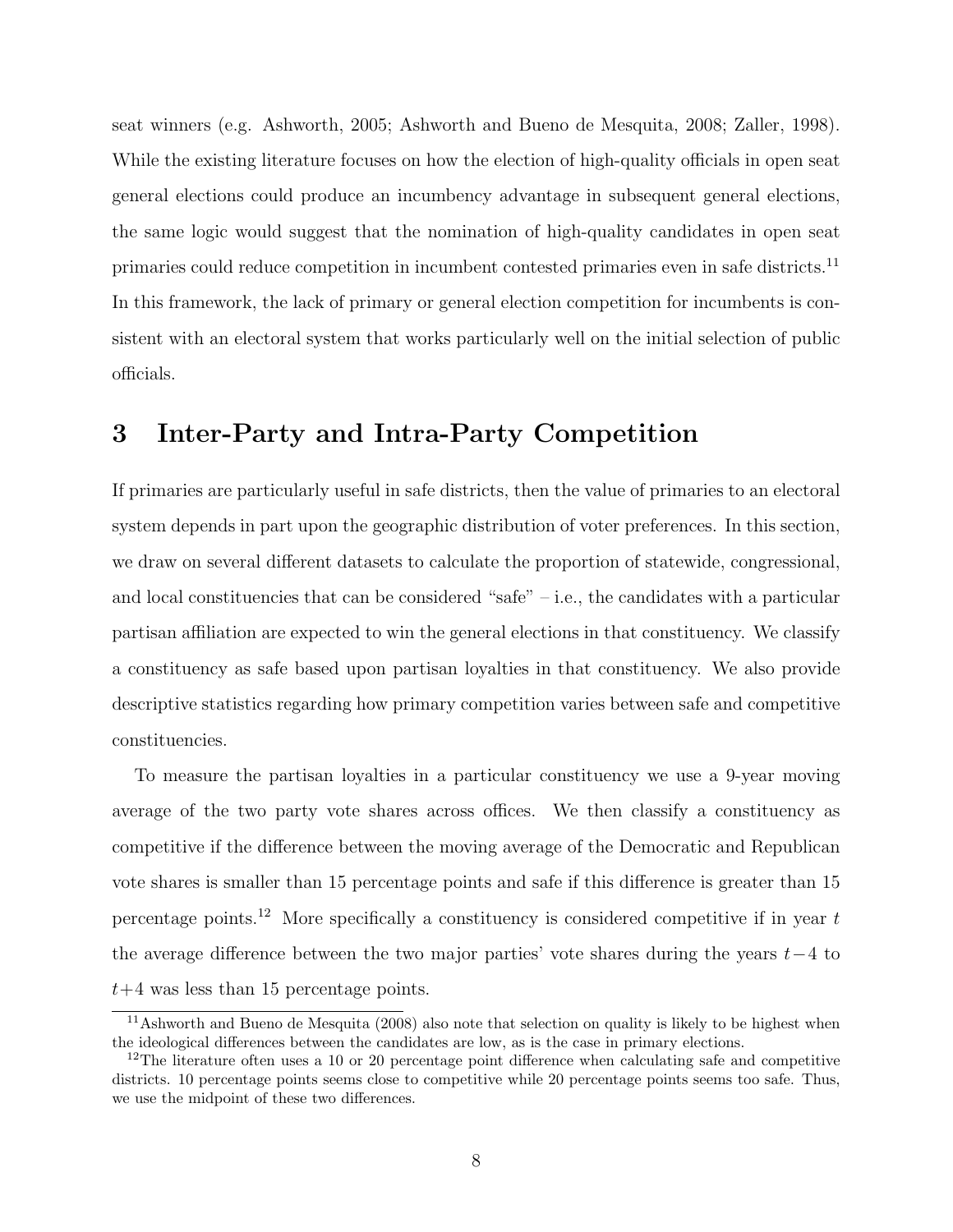In the period we are investigating, 1952 to 2012, two-party competition at the state level has been relatively robust in nearly 70% of the state year cases.<sup>13</sup> Statewide constituencies were less competitive during the period when primaries were first introduced. Only 45% of the state year cases could be classified as being competitive between 1900 and 1940.<sup>14</sup> Although most statewide constituencies were competitive during the recent period, a sizable number of statewide races were still decided in safe constituencies where the winner was effectively decided by the primary elections.

However, we might expect two-party competition to be less robust at the level of the county, city or legislative districts, since the geographic units are smaller and often more politically homogeneous. In the case of legislative districts, gerrymandering could exacerbate the problem. The majority party might pack the minority party's districts in order to waste minority votes, or a bi-partisan, incumbent-protecting gerrymander might produce many safe districts for both parties. For counties, we construct the underlying measure of twoparty competition as a 9-year moving average of the vote shares in all available elections for president, governor, and U.S. senator. For congressional districts we use presidential election data.<sup>15</sup>

Between 1952 and 2010 only about 43% of the cases at the county level and 44% of the cases at the congressional district level were competitive.<sup>16,17</sup> One-party dominance of

<sup>17</sup>While the patterns in the data are clear, they raise important questions. Why is vigorous competition

<sup>&</sup>lt;sup>13</sup>At the state level we use data for all available elections for federal and statewide offices to calculate our measure of two party competition.

<sup>&</sup>lt;sup>14</sup>Several scholars argue that this absence of general election competition contributed to the adoption of direct primary elections (e.g. Key, 1956).

<sup>&</sup>lt;sup>15</sup>More specifically we use the average for all available presidential elections. Sometimes these do not fall within the decade. For example for House elections in 1982 we use the presidential votes of 1976 and 1980, since these are available at the congressional district level for the 1982 boundaries. For the House elections between 1984 through 1990, we use the presidential votes of 1984 and 1988. We do not use the 1980 presidential vote because of the redistricting that occurred between 1982 and 1984.

<sup>&</sup>lt;sup>16</sup>The analysis above treats large and small states, and large and small counties, equally. However, the situation does not look much different if we weight it by population. This is evident for congressional districts, since congressional districts have approximately equal populations at least since 1964. The fraction of the population living in a competitive county is about 7 percentage points higher than the fraction of counties that are competitive, and this has not changed much over time. During the period 1970-2006, the percentage of county-years classified as competitive is 47.4%, and the fraction of people living in competitive counties is 54.1%. Weighting by population does not dramatically change the picture at state level. For the period 1970-2006, the percentage of state-years classified as competitive is 73.9%, and the fraction of people living in competitive states is 81.8%.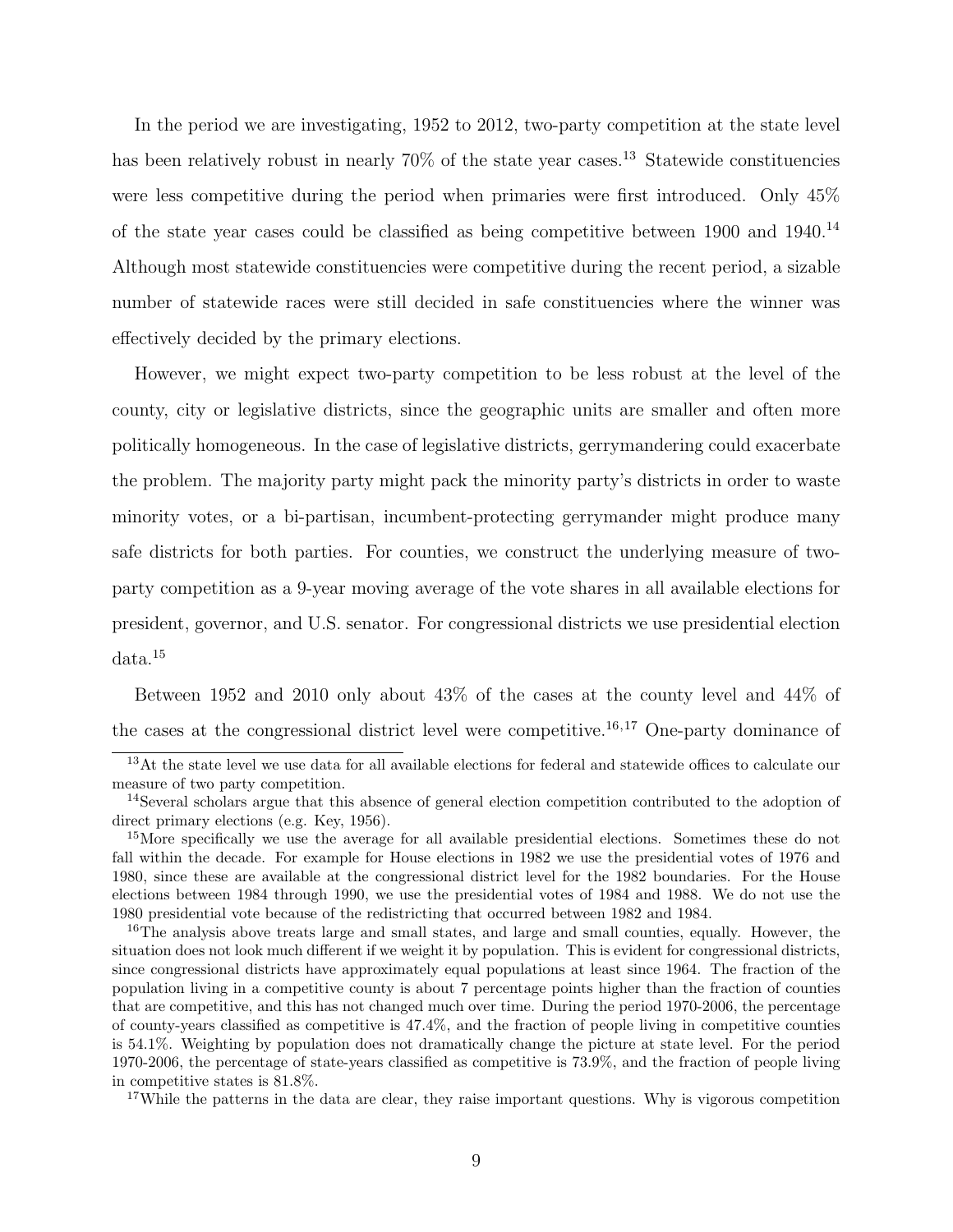state legislatures is likely to be even more prevalent, since state legislative districts are smaller than congressional districts, and often even more politically homogeneous. During the 1980s, for example, less than  $40\%$  of state legislative districts were competitive.<sup>18</sup> If primaries are particularly useful in safe constituencies, then they are likely to make their biggest contributions for elections in local or legislative districts.

Several studies in the existing literature have identified a positive relationship between primary competition and district safety.<sup>19</sup> Advantaged party primaries tend to be more competitive than disadvantaged party primaries or primaries in competitive districts. In all constituencies there is a noticeable drop in primary competition when an incumbent is in the race.

These patterns in primary competition are also present in our data for the period of our investigation. We use the above measure of two-party competition to identify the safe and competitive constituencies. Within the safe constituencies, we consider the Democratic (Republican) party to be advantaged if the average Democratic (Republican) vote share is more than 15 percentage points higher than the average Republican (Democratic) vote share. In open seat primary races for statewide offices between 1952 to 2010, the advantaged party primary is contested 87% of the time and the disadvantaged party primary is contested only 30% of the time. In competitive states, the open seat primaries for statewide office for either party are contested 59% of the time. When an incumbent is present the percentage of contested primaries for an advantaged party drops to 58% and for parties in competitive constituencies this percentage drops to 40%.

between the two major parties lacking in so many parts of the country? Why is there so little competition from third parties? In particular, why are there no strong regional parties, as there are in Canada and India? Answering these questions is beyond the scope of this paper. See Key (1956, 246) for one argument, "The electoral groupings that exist within individual states are profoundly affected by the impact of national issues and by the alternatives fixed by the competition of national political leadership. Current national issues – and the accumulative residual effects of past national conflicts – may push a state's local politics toward a Republican or Democratic one-partyism or they so divide the electorate of a state that it is closely competitive between the parties in both national and state affairs."

<sup>18</sup>Calculation by authors based on data from the King et al. (1997) Record of American Democracy project.

<sup>&</sup>lt;sup>19</sup>Previous studies – e.g., Key (1956), Jewell (1967), Schantz (1980), Born (1981), Grau (1981), and Hogan (2003) – document these patterns for earlier time periods in a restricted sets of states. Galderisi et al. (2001) note that this pattern also exists in U.S. House races.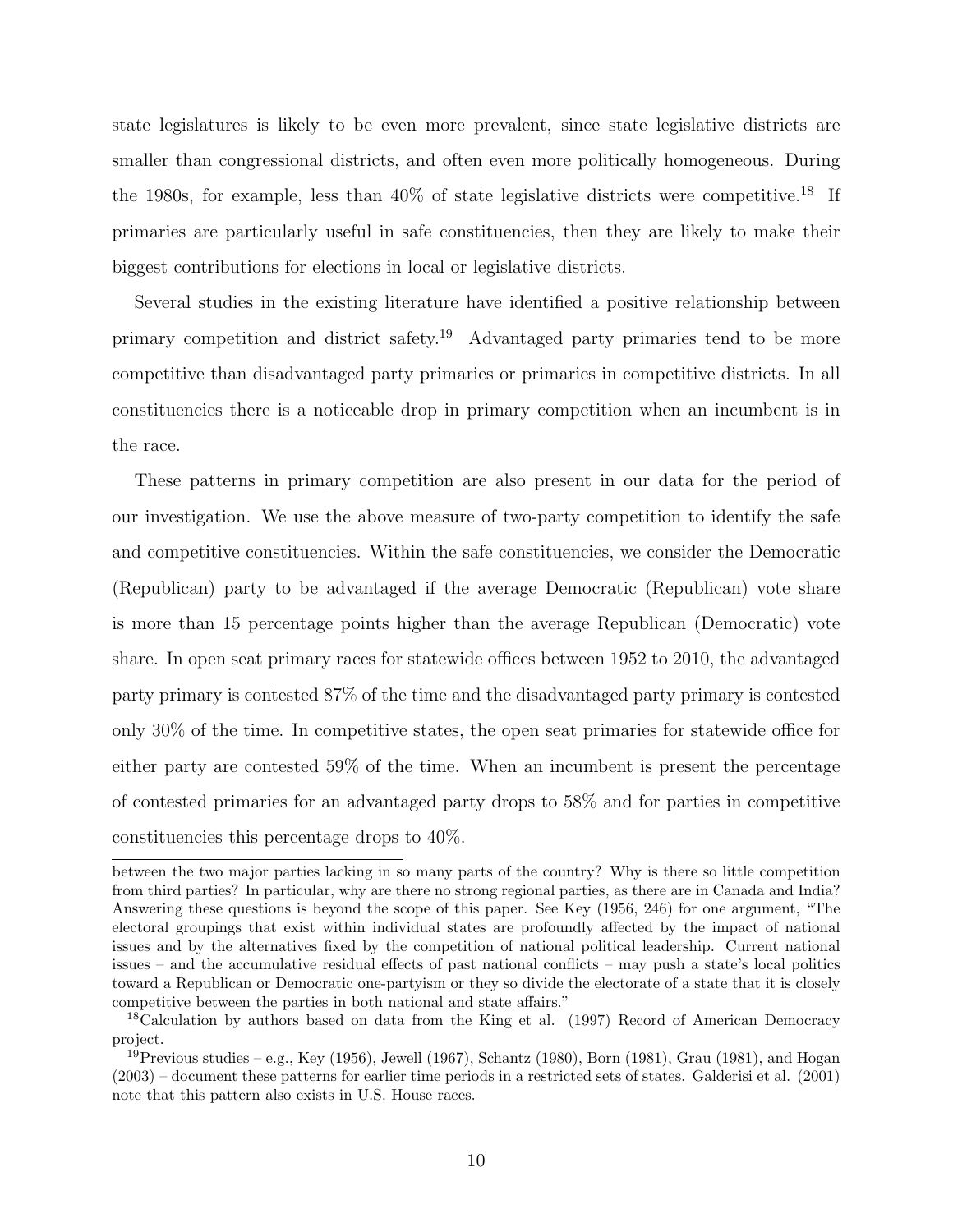A similar pattern is present for U.S. House primaries. In open seat primary races in safe U.S. House districts, the advantaged (disadvantaged) party primary is contested 61% (33%) of the time. In competitive U.S. House districts, open seat primaries are contested 47% of the time. When an incumbent is present the percentage of contested primaries for an advantaged party drops to 32% and for parties in competitive constituencies this percentage drops to 28%.<sup>20</sup>

## 4 Candidate Quality and Constituency Partisanship in Open Seat Races

Do primaries lead to the selection of high quality nominees in open seat races where voter preferences favor one party in the general election? While the theoretical considerations in section 2 and the empirical evidence in section 3 suggest that primaries may potentially have this role, we now turn to a more direct empirical examination of the relationship between the quality of candidates in primaries and constituency partisanship. One challenge in addressing this question is the difficulty measuring the quality of politicians. For incumbents, the task is somewhat easier, because there are various policy-related outcomes that are at least in part attributable to the incumbents' actions. However, since we are interested in open seat races, we need measures of future expected performance, which is more difficult to quantify.

In this section, we examine two measures of candidate quality.<sup>21</sup> First, we focus on gubernatorial, U.S. senate and U.S. House primaries and employ the most commonly used measure of candidate quality – prior electoral experience. We then examine Illinois Circuit and Appellate Court primaries and measure quality using bar association evaluations of judicial candidates. With these two measures we can examine two predictions regarding primaries in open seat races that follow from the theoretical considerations in section 2: (i)

 $20$ For both statewide and House races a similar pattern emerges if we examine the competitiveness of the primary, as measured by whether the difference in vote share among the top two candidates is greater or less than 15%, rather than contestation. Also for both types of offices we do not present the percentage changes for incumbents competing in disadvantaged party primaries since so few of these cases exist.

<sup>&</sup>lt;sup>21</sup>In section 5 we introduce a third measure of candidate quality based on newspaper endorsements. Newspaper endorsements, which we show is highly correlated with the two measures discussed in this section, provides a relative measure which we use to further disentangle the mechanism by which primaries effect the quality of elected officials.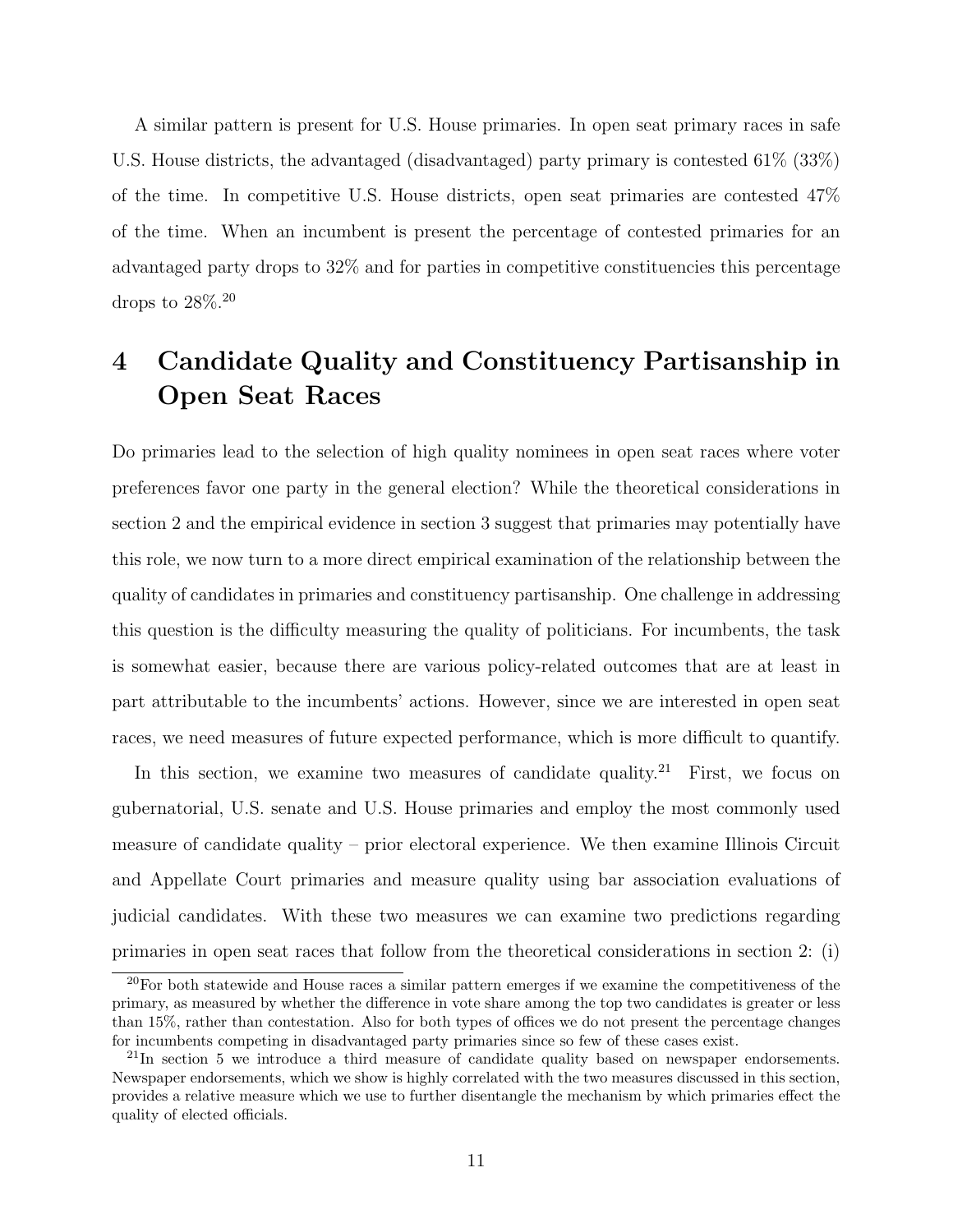an advantaged party primary is more likely to produce high quality nominee compared to primaries in other situations; (ii) an advantaged party primary will have a larger proportion of high quality candidates competing in them as compared to primaries in other situations.

#### 4.1 Prior Experience as Job Specific Human Capital

Previous office holder experience of the party nominees, which was developed in Jacobson (1980), is a widely used measure of candidate quality in the literature. A number of studies find that state legislators do especially well in U.S. congressional elections and interpret this as evidence that political experience is an indicator of candidate quality.<sup>22,23</sup> What is less well known is whether previous office holder experience reflects the politician's electoral appeal that is not specific to a particular office or something about the politician's job specific human capital. Before describing the relationship between prior experience and constituency partisanship, we first provide some evidence that prior experience may reflect job-specific human capital.

Prior political experience comes in many forms. In terms of on-the-job human capital accumulation, certain types of experience are likely to be more relevant for certain offices. Broadly speaking, we may divide offices into executive, legislative, and judicial "tracks". State legislators develop skills in writing bills and shepherding these bills through the committee system, compromising to build broader support for passing bills on the floor, trading favors with fellow legislators, working with party leaders, etc. These skills are especially relevant for serving in the U.S. Congress, and less relevant for serving as, say, state attorney general or governor. Statewide officials – secretary of state, treasurer, auditor or comptroller, attorney general – develop skills in running large bureaucracies, and expertise about spe-

<sup>&</sup>lt;sup>22</sup>A sample of the papers that use previous experience as a measure of quality includes Jacobson and Kernell (1983), Bond et al. (1985), Jacobson (1989, 2009), Lublin (1994), Bond et al. (1997), Cox and Katz (1996), Van Dunk (1997), Goodliffe (2001, 2007), Carson and Roberts (2005), and Carson et al. (2007).

 $^{23}$ In section 5.2 we discuss newspaper endorsements as a measure of candidate quality. When there is a candidate with previous office holding experience facing a candidate without such experience in a primary, we find that overwhelming majority of these endorsements go to the experienced candidate. In open seat primary races where there are exactly two candidates and one has experience, the experienced candidate receives the endorsement(s) 85% of the time (54 U.S. House races). In cases with an incumbent, the experienced candidate (i.e. the incumbent) receives the endorsement(s) 95% of the time (233 U.S. House races).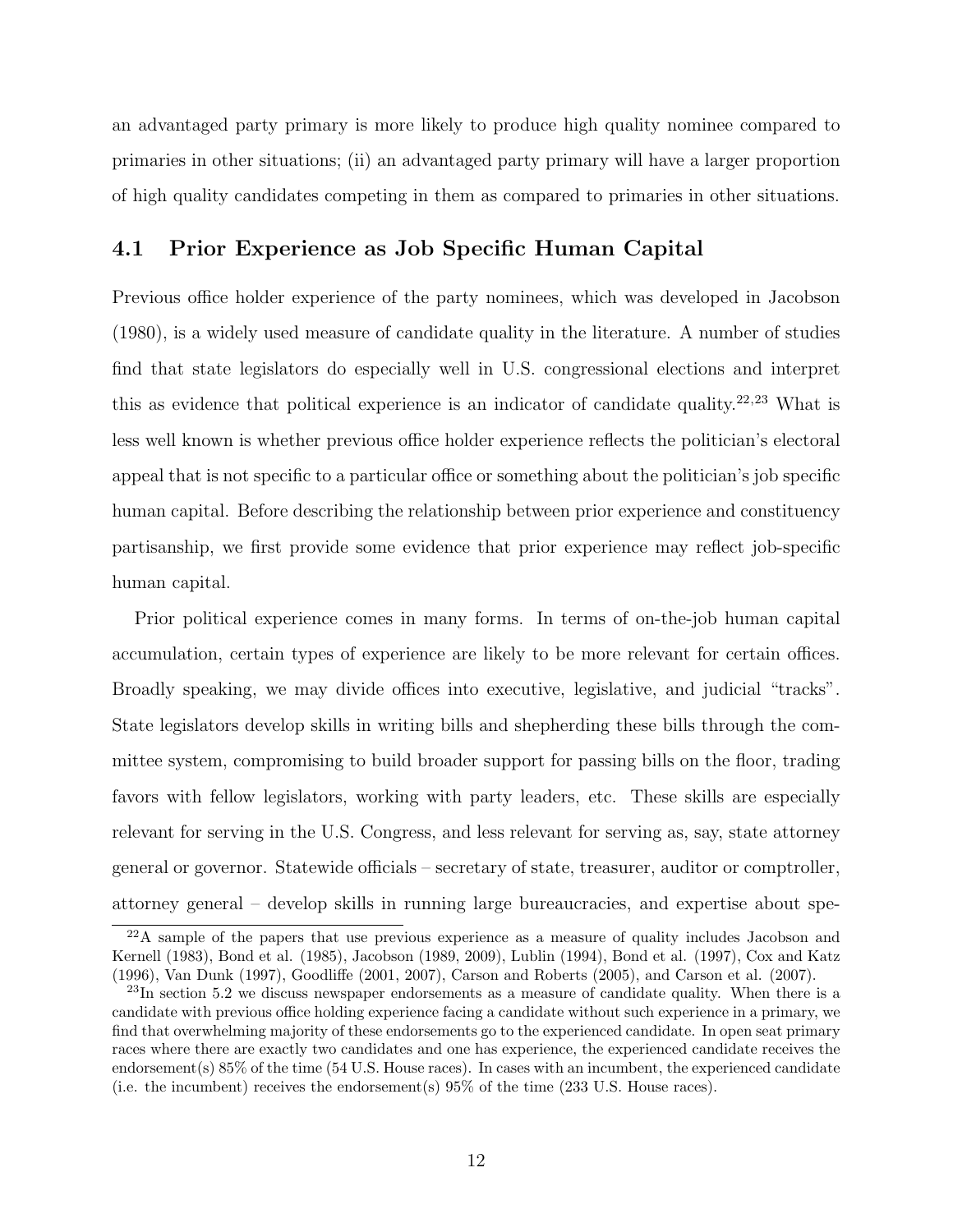cific areas of state policy-making. These skills are especially relevant for serving in other statewide offices, including governor (the "chief bureaucrat" of state government), and less relevant for serving in the U.S. congress.

We can investigate whether candidates with more relevant job-specific human capital are also more likely to win a primary election by comparing the backgrounds of candidates running for different offices. The cleanest comparison, perhaps, is between candidates running for U.S. senator and candidates running for governor, since these candidates have the same constituencies. More specifically, we can ask what is the probability the winning candidate for senate (governor) had previous legislative experience? We can then ask, what is the probability the winning candidate for senate (governor) had previous executive experience?<sup>24</sup> If primaries are selecting candidates with job-specific human capital then we should expect more candidates with previous legislative (executive) experience to be nominated in senate (gubernatorial) races.

| Office Sought      |                      |                   |                   |  |
|--------------------|----------------------|-------------------|-------------------|--|
| Type of Experience | U.S. Senate Governor |                   | Difference        |  |
| U.S. Congress      | $0.27\%$<br>[976]    | 0.11%<br>[971]    | 0.17<br>(0.02)    |  |
| Statewide or Mayor | $0.22\%$<br>[976]    | $0.38\%$<br>[971] | $-0.16$<br>(0.02) |  |

Table 1: Previous Experience of Primary Winners by Office Sought, 1952-2012

Cell entries in columns 1 and 2 give the percentage of candidates who won primary with experience of the given type. Number of cases in brackets. Entries in column 3 give the difference between column 1 and column 2, and the standard error of this difference in parentheses.

Table 1 presents the results for open seat primaries for the period 1952-2012. The results show that the probability that the winning candidate has previous legislative experience is significantly higher for senate primary winners, 27%, than for gubernatorial primary win-

<sup>24</sup>Our data includes information about elected statewide executives. Thus, we drop states where fewer than three of the down-ballot offices are elected (i.e. Alaska, Hawaii, Maine, New Hampshire, Tennessee, Maryland and Virginia). In these states most of the down-ballot offices are filled through appointments.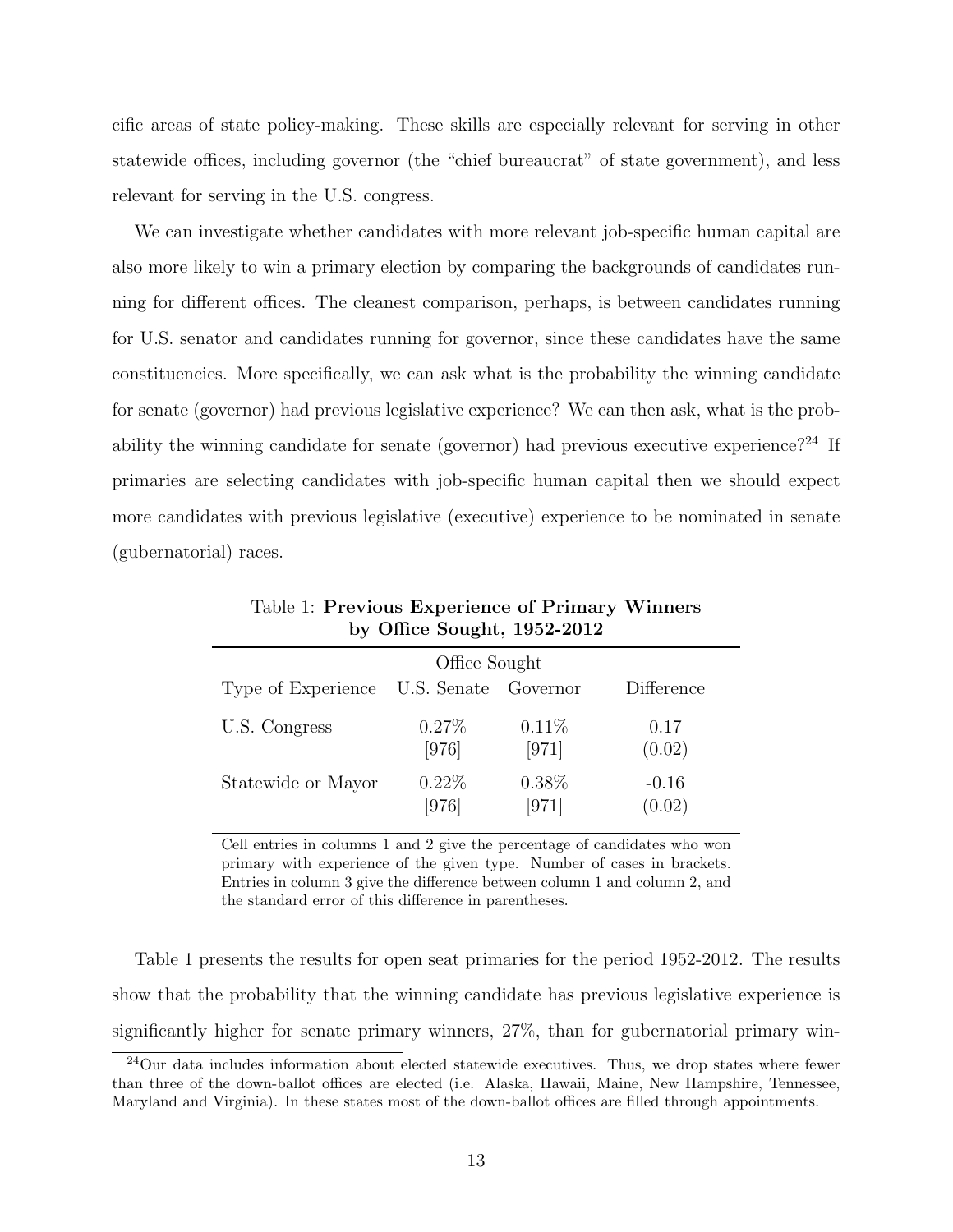ners, 11%. Conversely, the probability that the winning candidate has previous executive experience is significantly higher for gubernatorial primary winners, 38%, than it is for senate primary winners, 22%. These differences are what we would expect if prior experience was measuring something related to job-specific human capital.

The differences in the primary winners' prior experiences likely reflects a combination of factors, including the pool of candidates, voter preferences, candidate preferences and strategic behavior among the elites. In section 5 below, we provide evidence that primary electorates vote for candidates with more relevant prior experience when given the choice.

#### 4.1.1 Prior Experience and Constituency Partisanship in Gubernatorial, Senate and U.S. House Races

We now examine whether the quality of a party's primary nominee for an open seat is related to the degree to which the partisan loyalties in a constituency favors that party. If primaries contribute to the electoral system as discussed above, then we would expect there to be a positive relationship between these two variables. Moreover, the theoretical considerations in section 2 suggest that one mechanism by which this relationship may arise is due to the greater concentration of high quality candidates competing in an advantaged party primary than other primaries. The variation in the composition of primary candidates could be the result of the strategic behavior of politicians or the differences in the pool of potential primary candidates.

To examine these predictions we focus on four different dependent variables: (i) the primary winner is high-quality; (ii) the total number of candidates competing in the primary; (iii) the number of high-quality candidates competing in the primary; (iv) the fraction of candidates who are high-quality. (i) is the main outcome of interest. (ii) – (iv) will help provide insight into the mechanism by which advantaged party primary may be more likely to produce high quality nominees.

We estimate the following simple linear model for all races without an incumbent:

$$
Y_{ijt} = \alpha + \beta \text{Constructive} \text{Matrix} \text{anship}_{ijt} + \epsilon_{ijt} \tag{1}
$$

where i indexes party, j indexes a particular constituency and  $t$  indexes election year. The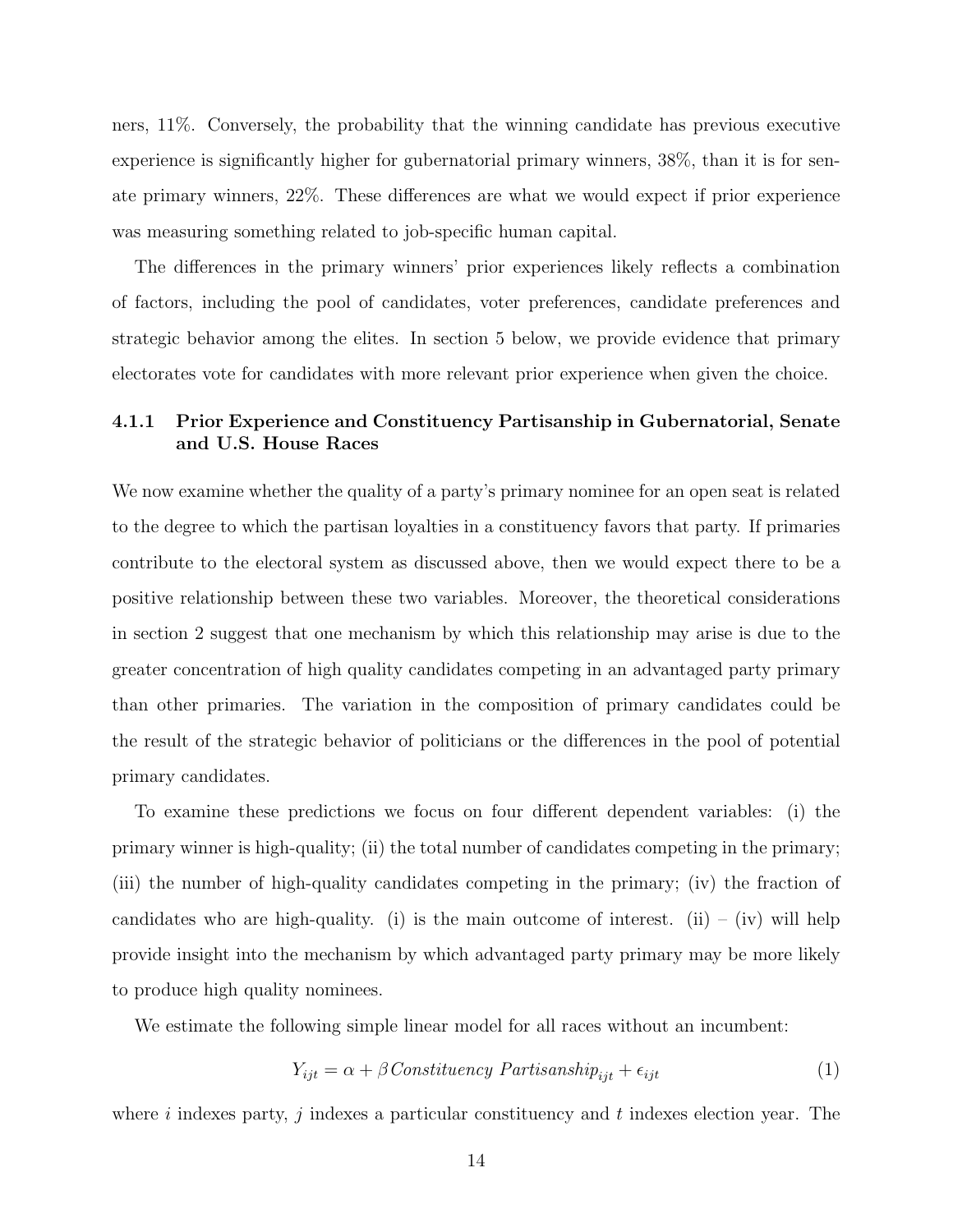independent variable *Constituency Partisanship* is preferences for party i in constituency j in year t. Party i's advantage in the general election at time t in constituency j is increasing in Constituency Partisanship<sub>ijt</sub>.<sup>25</sup> This variable is measured differently for each office studied. For Democratic (Republican) primaries for gubernatorial and senate races, we average the Democratic (Republican) vote share across the major statewide partisan offices over preceding eight years.<sup>26</sup> The mean and standard deviation of Constituency Partisanship for statewide races are 0.49 and 0.08, respectively. For U.S. House races we use the presidential vote as described in section 3. The mean and standard deviation of Constituency Partisanship for House races are 0.44 and 0.11, respectively. If advantaged party primaries are particularly effective at producing high quality nominees, then  $\beta$  should be positive when the dependent variable is whether the primary winner is high-quality. If at least part of the mechanism by which advantaged party primaries are effective at producing high quality nominees is the strategic behavior of politicians or the differences in the pool of potential primary candidates then we would expect  $\beta$  to be positive for the other three dependent variables as well.<sup>27</sup>

The first panel of Table 2 provides the estimates of  $\beta$  for gubernatorial and senate races for the period  $1952$  to  $2012<sup>28</sup>$  We define senate candidates as high quality if they had experience as a member of Congress. Gubernatorial candidates are high quality if they had experience in a statewide executive office or as mayor of a relatively large city.

The main result is in first column of Table 2. The probability that the primary winner is

 $25$ We use a continuous measure. The substantiative findings are the same if we used a measure where Constituency Partisanship<sub>i</sub> = -1 if party i is a disadvantaged party, 0 if party i is in a competitive district, and 1 if party i is an advantaged party.

 $^{26}$ The offices used are governor, U.S. senator, U.S. House (aggregated to the state level), lieutenant governor, attorney general, secretary of state, state treasurer, auditor/controller/comptroller, state superintendent of public schools, public utility commissioner, corporation commissioner, land commissioner, and agricultural commissioner. Not all states elect of these offices – for each state we used all of the available races. In primaries held in year t we use the general election votes in years  $t - 8$  to t.

<sup>&</sup>lt;sup>27</sup>We also estimate this model for the South and non-South separately and there is no significant change in the substantive findings.

<sup>&</sup>lt;sup>28</sup>The number of observations varies slightly across the columns for different dependent variables. For senate, governor and House elections we include races that are uncontested for (i)-(iii). However for (iv) this observation is missing. For judicial elections there are some cases where we do not have the judicial ratings for all of the candidates. If we have the ratings for the winner then they are included in (i). If any of the candidates' ratings are missing then we drop those races for (iii) and (iv).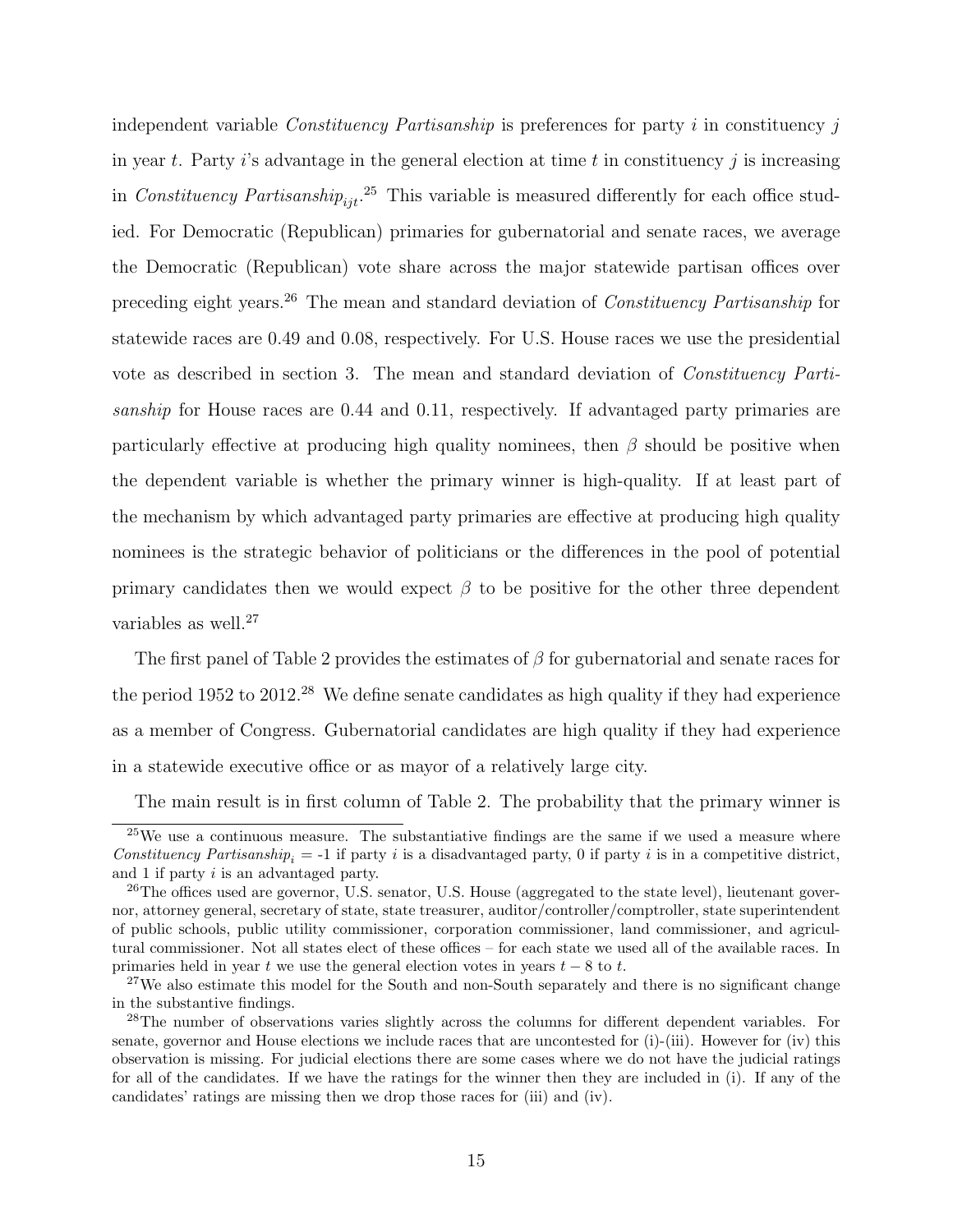high quality is increasing in *Constituency Partisanship*. This suggests that advantaged party primaries are particularly effective at nominating high quality candidates. A two standard deviation increase in Constituency Partisanship is associated with a 22% increase in the probability the primary winner is high quality. The next three columns provide evidence that the main result is at least partly due to the a relatively high proportion of high quality candidates competing in advantaged party primaries. However, we do not know the extent to which the results in columns (2) to (4) reflect the strategic behavior of politicians or differences in the pool of candidates.

| Office Sought<br>and Time Period    | Winner is<br><b>High Quality</b> | Total<br>Number of<br>Candidates | Number of<br>High Quality<br>Candidates | Fraction<br>High Quality<br>Candidates |
|-------------------------------------|----------------------------------|----------------------------------|-----------------------------------------|----------------------------------------|
| Governor & U.S. Senate<br>1952-2012 | 1.401<br>(0.119)<br>$[1967]$     | 6.759<br>(0.479)<br>$[1967]$     | 3.200<br>(0.194)<br>$\left[1967\right]$ | 0.846<br>(0.075)<br>$[1946]$           |
| U.S. House<br>1978-2012             | 0.961<br>(0.034)<br>$[8287]$     | 4.650<br>(0.174)<br>[8287]       | 1.893<br>(0.067)<br>[8287]              | 0.681<br>(0.026)<br>[7373]             |
| IL Judges<br>1986-2010              | 0.559<br>(0.126)<br>[804]        | 5.174<br>(0.517)<br>[872]        | 3.718<br>(0.370)<br>$[786]$             | 0.229<br>(0.122)<br>[786]              |

Table 2: Candidate Quality and Constituency Partisanship in Open Seat Primaries

Each column presents OLS estimates for a linear regression in which the dependent variable listed at the top of the column is regressed on Primary Constituency Partisanship. The cell entries show the estimated coefficients on Primary Constituency Partisanship, robust standard errors in parenthesis, and the number of observations in brackets. High Quality is defined as follows. For Governor candidates, High Quality  $= 1$  if candidate has previous experience as an elected statewide officer or mayor of a large city. For U.S. Senate candidates, High Quality  $= 1$  if candidate has previous experience in the U.S. House or U.S. Senate. For U.S. House candidates, High Quality = 1 if candidate has previous experience in the state legislature, U.S. House, U.S. Senate. For IL Judge candidates, High Quality  $= 1$  if candidate was rated favorably by state (or Chicago area) bar associations. IL Judge races are for state circuit courts. The number of observations is sometimes lower in the fourth column, because uncontested primaries are dropped (since the dependent variable is undefined for such cases).

We also estimate equation (1) examining primaries for the U.S. House of Representatives during the period 1978 to 2010. We have assembled data on the previous office holder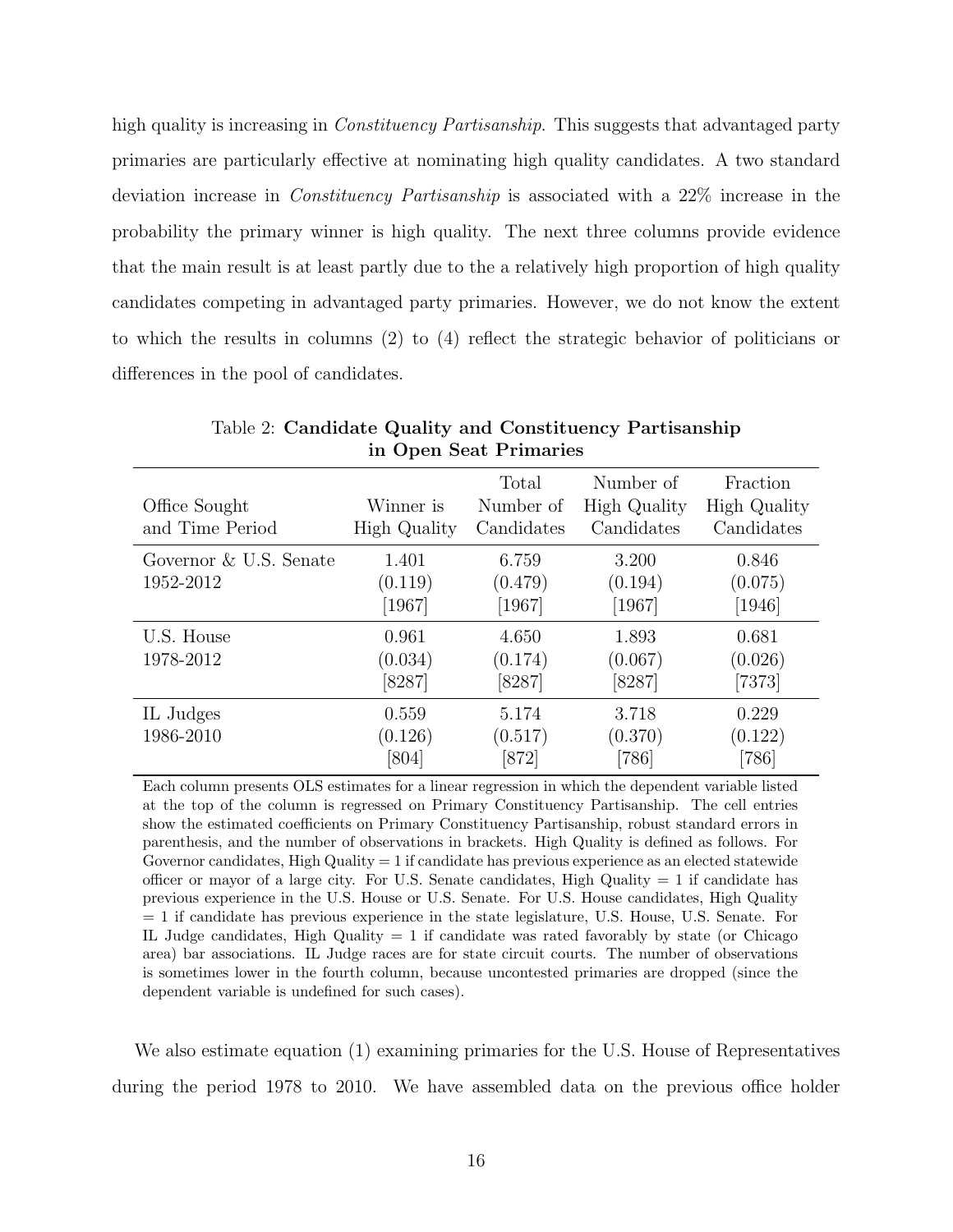experience of all primary election candidates for the U.S. House for this period.<sup>29</sup> Here we define high quality as having had experience as a state legislator. The estimates of  $\beta$ for the U.S. House are presented in the second panel of Table 2. Just as for senate and gubernatorial primaries, the coefficient estimates on Constituency Partisanship are positive and statistically significant for all four dependent variables.<sup>30</sup> A two standard deviation increase in Constituency Partisanship is associated with a 21% increase in the probability that the winner of a U.S. House primary is high quality.

#### 4.2 Judicial Evaluations in Illinois

In this subsection, we examine open seat primaries for Illinois Circuit and Appellate Court judicial elections.<sup>31</sup> These elections are relatively unique in that judicial candidates competing in the partisan primaries are evaluated by multiple bar associations prior to the primary. The evaluations provide an alternative and arguably more direct measure of candidate quality. Thus we can again examine the four dependent variables described above, but in this case quality is measured by the bar association evaluations rather than prior office holder experience. We again estimate the simple linear model in equation (1) above.

Our measure of quality is based on the evaluations of judicial candidates by the Illinois State Bar Association (ISBA) and various Chicago area (Cook county) bar associations. The ISBA Judicial Evaluations Committee gives ratings of Highly Qualified, Qualified, or Not Qualified based on questionnaires and interviews. The ISBA also gives ratings of Recommended or Not Recommended based on surveys of ISBA members. Similar to the ISBA, the largest bar association in the Chicago area, the Chicago Bar Association (CBA), rates

<sup>29</sup>See Hirano and Snyder (2012) for details regarding this dataset. We have also analyzed the Jacobson's data for the period 1952 to 2000. These data cover previous office holder experience for all general election candidates. The data include information regarding whether candidates previously held offices other than in the state legislature. With these data we can examine the quality of the nominees elected through a primary. The results are substantively very similar to those we found for the 1978 to 2010 period.

<sup>&</sup>lt;sup>30</sup>For both the statewide office and U.S. House races we examined whether the results differed for the South and non-South. We found no substantively significant differences.

<sup>&</sup>lt;sup>31</sup>Both Circuit Court and Appellate Court judges are initially elected in partisan elections. Circuit Court judges serve six year terms and Appellate Court judges serve ten year terms. After their first term, both types of judges must win retention elections. There are 22 Circuits and 5 Appellate districts, and many vacancies are filled in elections where voting is restricted to a single county or sub-circuit.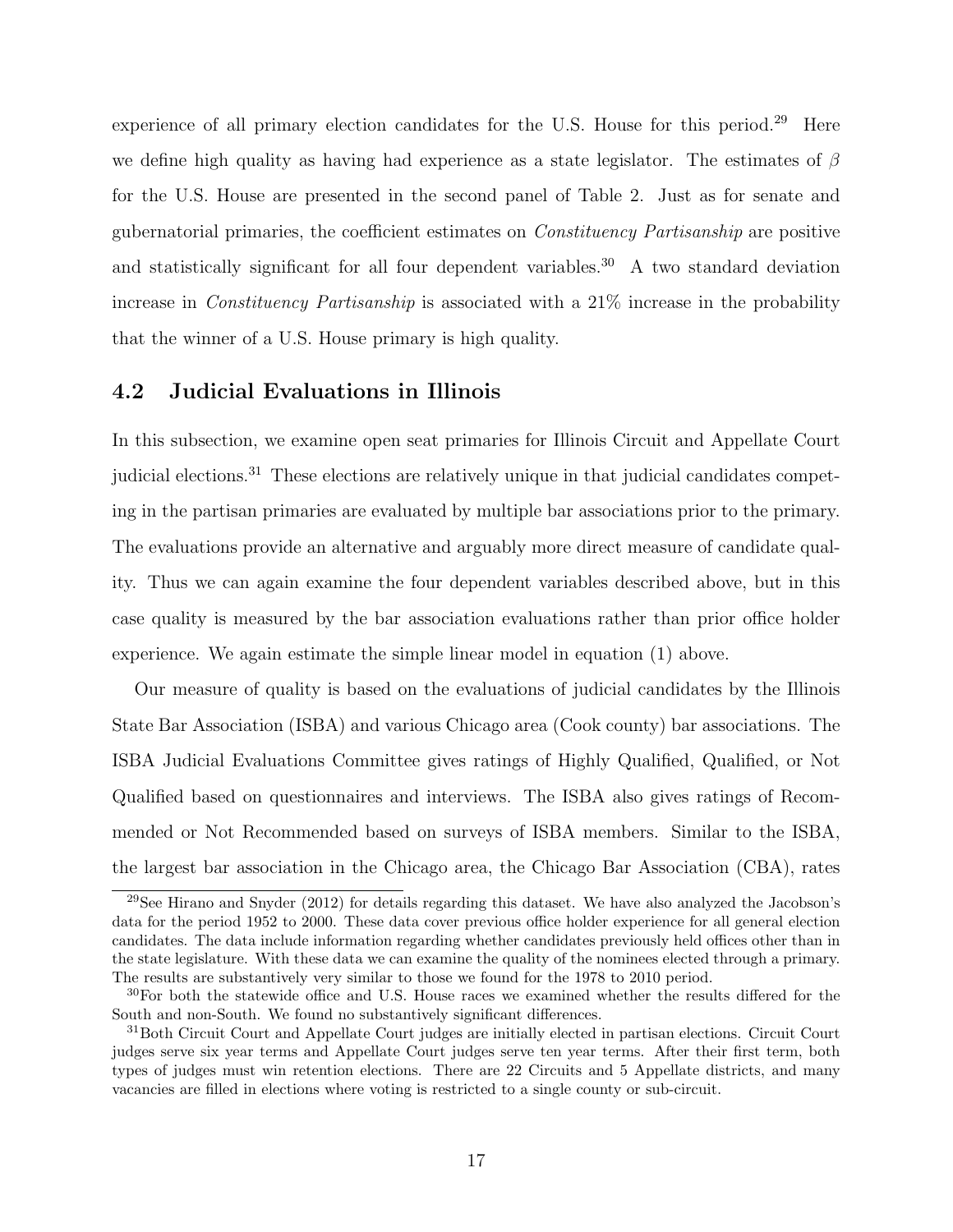judicial candidates as Highly Qualified, Qualified, or Not Recommended based on questionnaires and interviews. A number of other Chicago area bar associations also provided a similar rating of the qualifications of judicial candidates.<sup>32</sup> We call a candidate *High Quality* if she received a rating of Qualified or better from more than half of the bar associations that rated the candidate.<sup>33</sup>

We again construct a measure of *Constituency Partisanship* by averaging the vote share received by candidates for other offices within the boundaries of each judicial district. In this case we use votes for president, governor and senator from the Official Vote booklets published by the Illinois State Board of Elections. The mean and standard deviation of Constituency Partisanship for the judicial races is 0.53 and 0.11, respectively. We have evaluations, primary election information, and constituency partisanship data for nearly 1,700 judicial candidates from 1986 to  $2010^{34}$ 

The results for open seat Illinois judicial primary elections are presented in the third panel of Table 2. The coefficient estimates in the first column again show that the likelihood that a given party's primary will nominate a high quality candidate is increasing in the degree to which the constituency partisanship favors that party. A two standard deviation increase in Constituency Partisanship is associated with a 12% increase in the probability that the primary winner is high quality. The results in the next three columns show that not only is the overall number of candidates and the number of high quality candidates competing in a party's primary positively correlated with Constituency Partisanship, but also the proportion of high quality candidates competing in that party's primary. These results are very similar

<sup>&</sup>lt;sup>32</sup>The other Chicago area bar associations that rate candidates are: the Chicago Council of Lawyers, the Cook County Bar Association, the Women's Bar Association of Illinois, the Asian American Bar Association of the Greater Chicago Area, the Hellenic Bar Association, the Black Women's Lawyers Association of Greater Chicago, the Hispanic Lawyers Association of Illinois, the Lesbian and Gay Bar Association of Chicago, the Puerto Rican Bar Association of Illinois, the Decalogue Society of Lawyers, and the Northwest Suburban Bar Association. See Lim and Snyder (2012) for more details about the ratings data, including information about the criteria used, and checks on the validity of using it as an indicator of candidate quality.

<sup>&</sup>lt;sup>33</sup>Note that the Chicago area bar associations only evaluate candidates running for Cook county judgeships, so outside Cook county we use only the ISBA ratings. We also conducted an analysis that relies exclusively on the ISBA evaluations even inside Cook county, and the results are quite similar to those reported here. We are missing ISBA evaluations for Cook county candidates before 1998.

<sup>&</sup>lt;sup>34</sup>We have ratings and primary election information for many other candidates running in sub-circuits inside Cook county, but we do not have the electoral data at the sub-circuit level.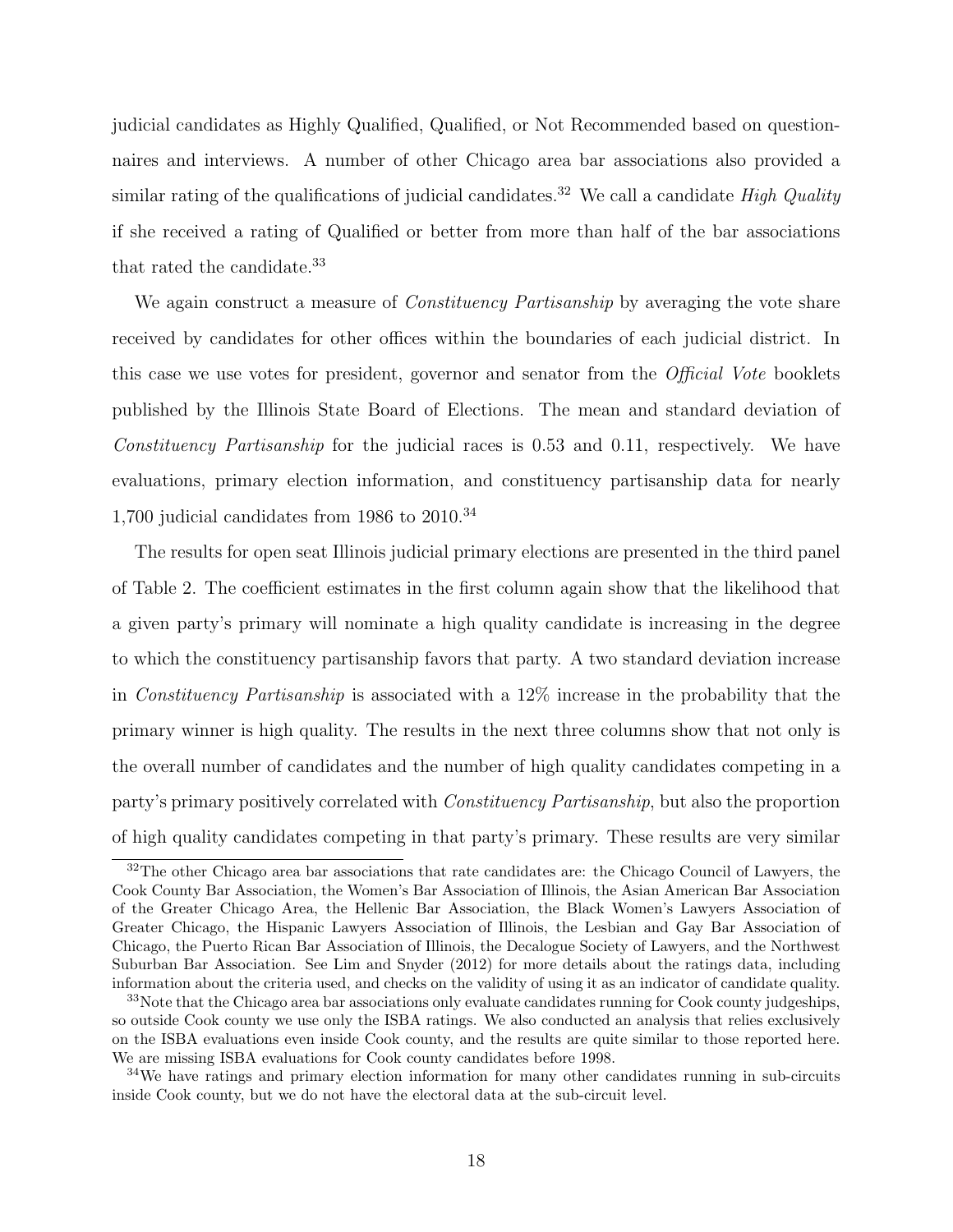to the results for the open seat primary races for senate, governor and U.S. House. They provide further evidence that primaries are contributing to the electoral system through the selection of high quality nominees in safe constituencies.

### 5 Mechanism: Do Voters Matter?

The positive relationship between the quality of primary winners and constituency partisanship identified above most likely reflects a variety of factors including: (i) the pool of available politicians; (ii) strategic entry decisions of these politicians; (iii) decisions by other elites (e.g. endorsements and the allocation of campaign donations and other resources); and (iv) the choices made by voters. Some of the evidence above points to the importance of both (i) and (ii). In this section, we provide evidence that (iv) matters (and probably (iii) as well).

#### 5.1 Variation in Candidate Quality

When faced with a choice between a high quality and not high quality candidate do voters choose the high quality candidate? To answer this question, we focus our attention on primaries where voters have a choice between high and low quality candidates.

| Office Sought          | Races with   | Races with     |
|------------------------|--------------|----------------|
| and Time Period        | 2 Candidates | 3-5 Candidates |
| Governor & U.S. Senate | 79.76%       | 65.84%         |
| 1952-2012              | [168]        | [404]          |
| U.S. House             | 80.43%       | 68.93%         |
| 1978-2012              | $[322]$      | [618]          |
| IL Judges              | 83.96%       | 83.59%         |
| 1986-2010              | [106]        | [128]          |

Table 3: Candidate Quality and Winning in Open Seat Primaries with Variation in Quality

Cell entries show percentage of races in which the winning candidate is High Quality. See Table 2 or text for definition of High Quality for each office sought. Number of races in brackets.

The results in Table 3 provide evidence that primary electorates are more likely to vote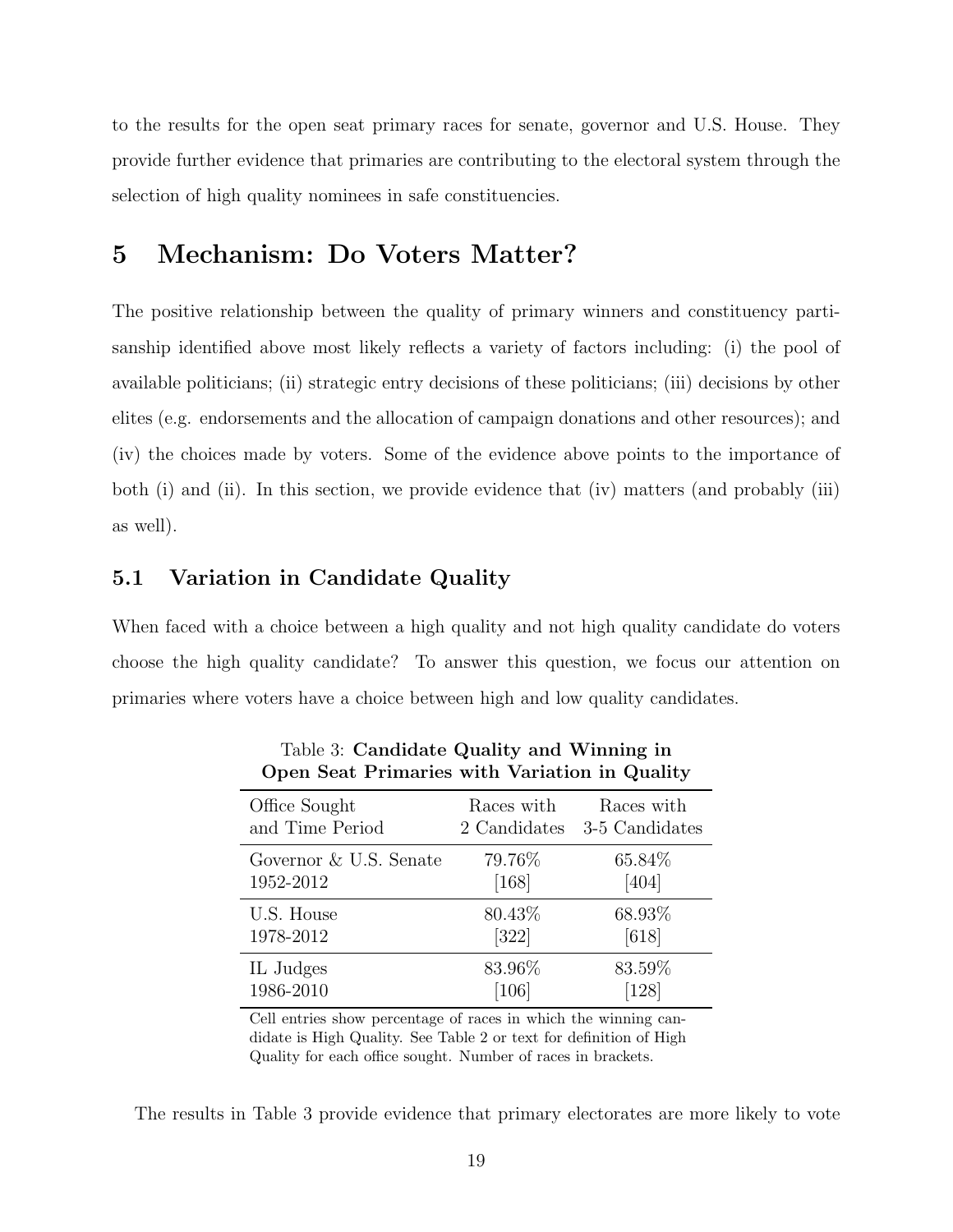for high quality candidates. The first column presents the probability that primary voters nominate a high quality candidate when they are given a choice between a high and not high quality candidate. The high quality candidate is nominated 80% of the time in gubernatorial, senate and U.S. House primaries and 84% of the time in Illinois Circuit Court primaries. The second column shows the probability of nominating a high quality candidate when there are three to five candidates in the race with at least one candidate that is high quality and one candidate that is not high quality. Again, in an overwhelming majority of cases the high quality candidate wins the election (over 65% of the gubernatorial, senate and U.S. House races and over 80% of the Illinois Circuit or Appellate Court judicial races).

Exploring the relationship between candidate experience and outcomes further reveals that voters act "as if" they even care about the type of previous experience candidates have, distinguishing between experience that is likely to be more or less relevant to the office sought. Consider, for example all two-candidate primaries in which one candidate has previous experience in the U.S. House and the other does not. The candidate with U.S. House experience wins 83% of the time when running for the U.S. Senate, but only 65% of the time when running for the state governor (the difference is statistically significant at the .05 level). Similarly, next consider all two-candidate primaries in which one of the candidates has previous experience as a down-ballot statewide executive and the other does not. The candidate with executive experience wins 80% of the time when running for governor, but only 59% of the time when running for U.S. senator (the difference is statistically significant at the .01 level). Thus, in both cases, the candidates with experience win more often when they run for an office for which their previous experience is "more relevant," compared to when they run for an office for which their previous experience is "less relevant."

#### 5.2 Newspaper Endorsements

An additional measure of candidate quality that has not been used previously in the literature is newspaper endorsements. Newspapers around the U.S. routinely endorse candidates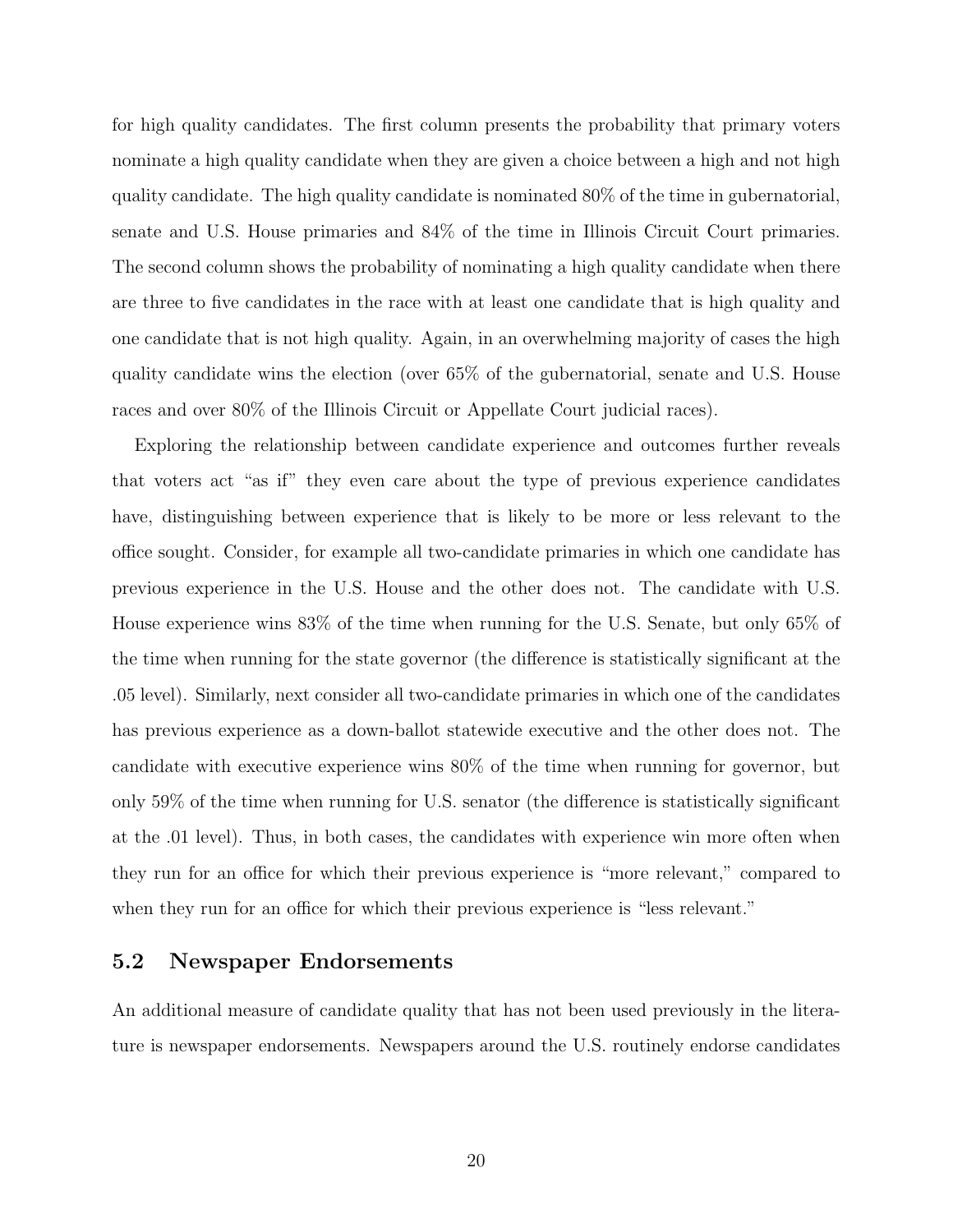running for office, both in primary and general elections.<sup>35</sup> We have collected thousands of primary election endorsements, mainly for the period 1990-2010 but in some cases for earlier years. These endorsements can be used to construct a measure of relative candidate quality. Thus, we can ask whether primary voters select the candidate who is the highest quality among the candidates competing in the primary.

Newspaper endorsements are likely to be particularly good indicators of relative quality in primary elections. Journalists and newspaper editors have much more information than others about the candidates, because they collect this information as a routine matter in the course of writing and publishing election news stories. In addition, most newspaper staffs conduct interviews of candidates before making their endorsements. Moreover, even if a newspaper has a partisan or ideological bias, this bias is not likely to matter much for its primary election endorsements, since all of the candidates in a given party's primary are affiliated with same party, and since the ideological differences between candidates in a given party's primary tend to be small.<sup>36</sup>

We have not attempted to construct a comprehensive catalogue of the criteria newspapers use to make their endorsements. After reading hundreds of endorsement editorials, however, our impression is that the dominant criteria are previous experience, accomplishments, and qualifications relevant for the office sought. Relevant experience would include prior state legislative experience for candidates running for congress or the other state legislative chamber; prior public sector or private sector auditing experience for candidates running for state auditor; and prior experience as a district attorney or prosecutor in the state attorney general's office when running for state attorney general. Newspapers often cite experience running a large bureaucratic organization – e.g., mayor of a large city, statewide executive officer, or civic association leader – for candidates running for governor or other executive office. They also often cite the opinions of other experts – e.g., legislative colleagues who

<sup>35</sup>Some newspapers, such as the Los Angeles Times, have a policy of endorsing candidates in the general election but not in the primary election, or of endorsing in the primary election mainly in one-party areas where the primary election is likely to determine the final winner.

<sup>36</sup>It is possible that an extremely partisan newspaper might try to "sabotage" the nomination of the party it opposes, and endorse weak candidates in that party's primary. However, such behavior would be so outrageously unprofessional by today's journalistic standards that it must occur rarely if ever.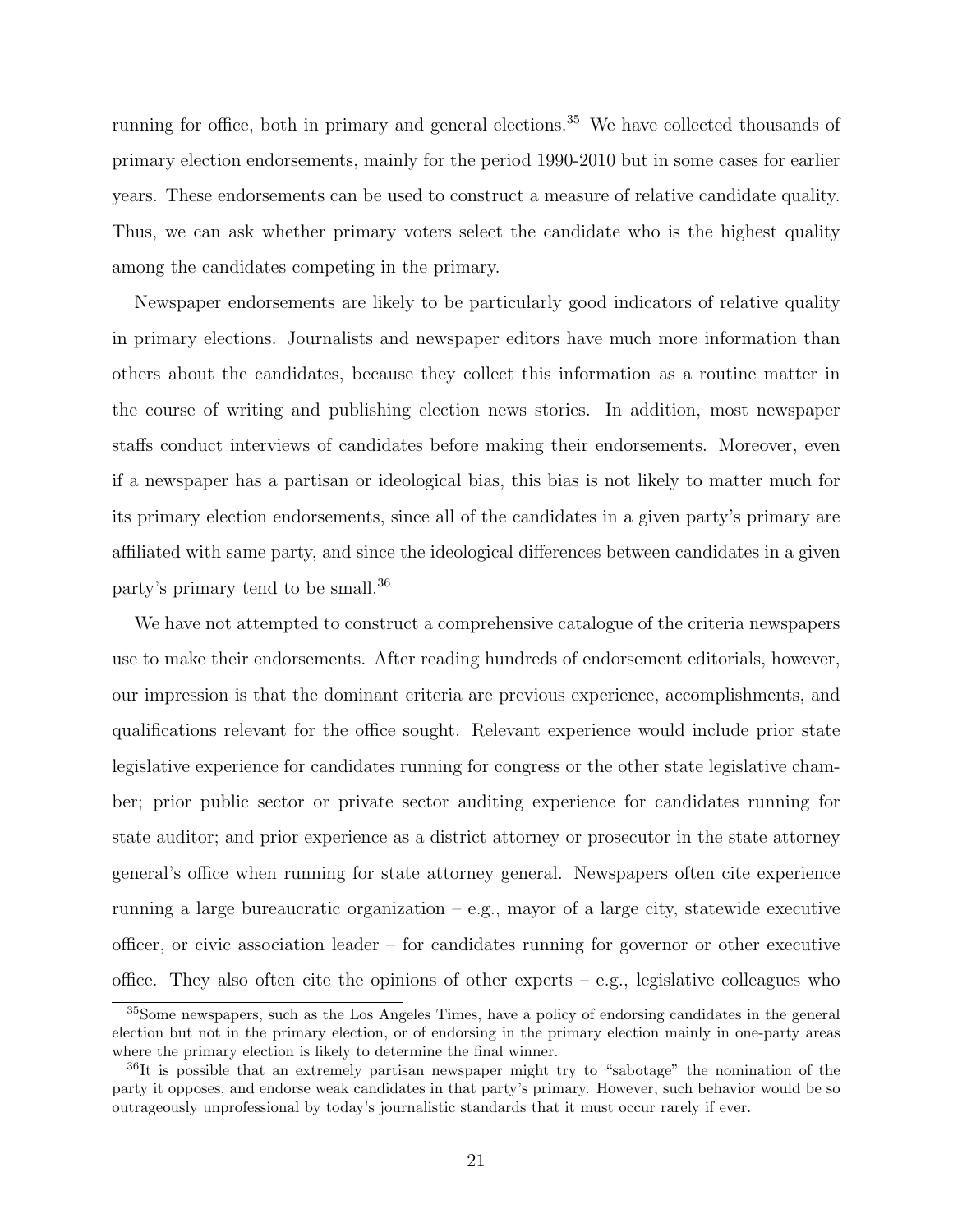attest to how hardworking, responsible, and intelligent a candidate is.

For more direct evidence that endorsements are good indicators of quality, we can compare newspaper endorsements to other quality measures when other measures are available. Judges provide one excellent set of cases. We have both primary election endorsements and bar association evaluations for a large number of judicial candidates. In these cases, the newspaper endorsements are highly correlated with bar association evaluations.<sup>37</sup> There are 251 cases, and in 247 (98.4%) of them the highly-endorsed candidate received a bar association evaluation of Qualified or better. That is, in only 4 cases (1.6 %), did a highly endorsed candidate receive an Unqualified or Not Recommended evaluation. In these 4 cases all of the candidates in these races received Unqualified or Not Recommended evaluations.<sup>38</sup> Thus, at least in the case of judges, highly endorsed candidates are virtually never among the "low-quality" candidates.

It is also the case that for candidates running for statewide office or the U.S. House, there is a strong and positive relationship between being "highly endorsed" and having previous political experience. More specifically, call a candidate "experienced" if he or she is has previously served as an elected statewide officer, U.S. senator or U.S. House representative, state legislator, or mayor. Consider all open seat primaries for which we have 2 or more endorsements and in which at least one of the candidates is experienced and one is not experienced. In this sample, 73% of the highly endorsed candidates are experienced, while only 26% of the candidates who are not highly endorsed are experienced.

Now consider all open seat primary elections for statewide office or the U.S. House held during the period 1990 to 2010 for which we have two or more endorsements. We ask: How often do "highly endorsed" candidates win in the primary, compared to other candidates?

Table 4 shows the results. We vary the definition of a "highly endorsed" candidate (rows)

<sup>&</sup>lt;sup>37</sup>More precisely, consider the candidates who received at least 2 newspaper endorsements and for whom we have at least one bar association evaluation. Call these candidates "highly endorsed." The cases come from Illinois, California, Ohio, Pennsylvania, Texas and Washington. We include non-partisan general election races (from California and Washington), in addition to primary races, to increases sample size.

<sup>&</sup>lt;sup>38</sup>We also call candidates unqualified if they are rated as "lacking qualifications" or if they refused to participate in the review process. Even the candidates with just one newspaper endorsement were rated as Qualified or better in 97.2% of the cases (out of 1,111). By comparison, the candidates who received no newspaper endorsements were rated as Qualified or better in only 63.8% of the case (out of 2,013).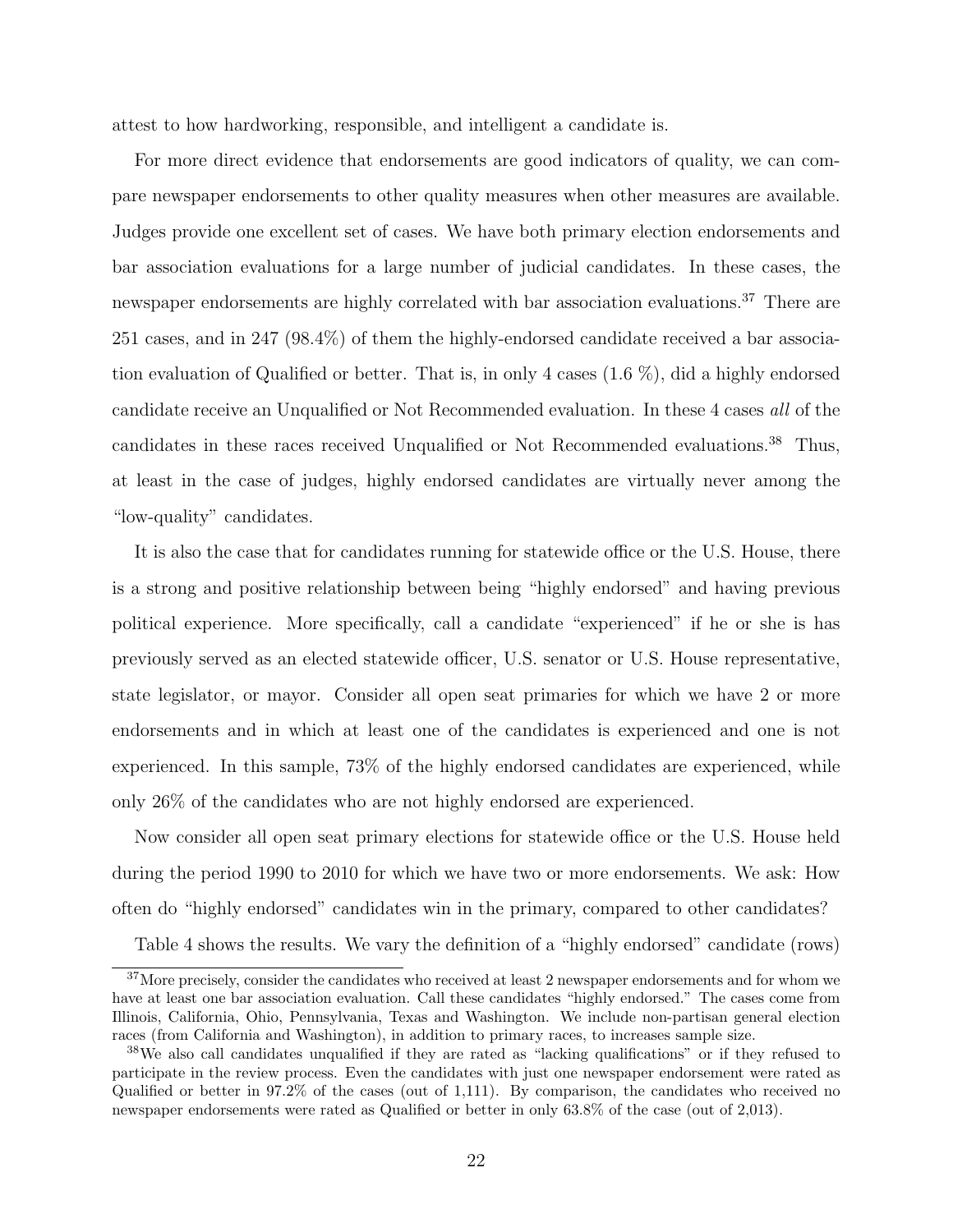| Definition of Highly    | 2 Cands    | $3+$ Cands         |
|-------------------------|------------|--------------------|
| Endorsed Candidate      | in Primary | in Primary         |
| At Least 3 Endorsements | 86.2%      | 67.5%              |
| and 75\% of Total       | $[116]$    | $[151]$            |
| At Least 2 Endorsements | 82.0%      | $64.5\%$           |
| and 75\% of Total       | $[217]$    | $[265]$            |
| At Least 3 Endorsements | 84.4%      | 65.7%              |
| and 67\% of Total       | [122]      | $[166]$            |
| At Least 2 Endorsements | 81.2%      | 60.9%              |
| and 67% of Total        | [234]      | $\left[317\right]$ |

Table 4: Primary Outcomes and Endorsements, 1990-2012

Cell entries give the percentage of endorsed candidates who won primary. Number of observations in brackets.

and consider primaries with different numbers of candidates (columns). For example, in the first row, a candidate is classified as highly endorsed if and only if he or she received at least three endorsements and also received at least three-quarters of the total number endorsements in our sample. The first column shows the results for races with exactly two candidates, and the second column covers the races with three or more candidates.

Consider first the two-candidate contests. In these races, the candidates with three or more endorsements win the primary about 85% of the time, and the candidates with two or more endorsements win more than 80% of the time. This is much higher than the 50% we would expect if voters were simply flipping coins.

Next, consider the races with three or more candidates. In these races, the candidates with three or more endorsements win more than 65% of the time, and those with two or more endorsements win more than 60% of the time. Again, this is much larger than what we expect under random voting. In our sample, the multi-candidate races involve an average of slightly more than 4 candidates, so if voting was random then we would expect each candidate to win about 25% of the time.

However, the bottom line from Table 4 is clear. Assuming that the highly endorsed candidates are relatively high quality – i.e., high quality compared to their competitors – the results show that open seat primary elections are much more likely to produce high quality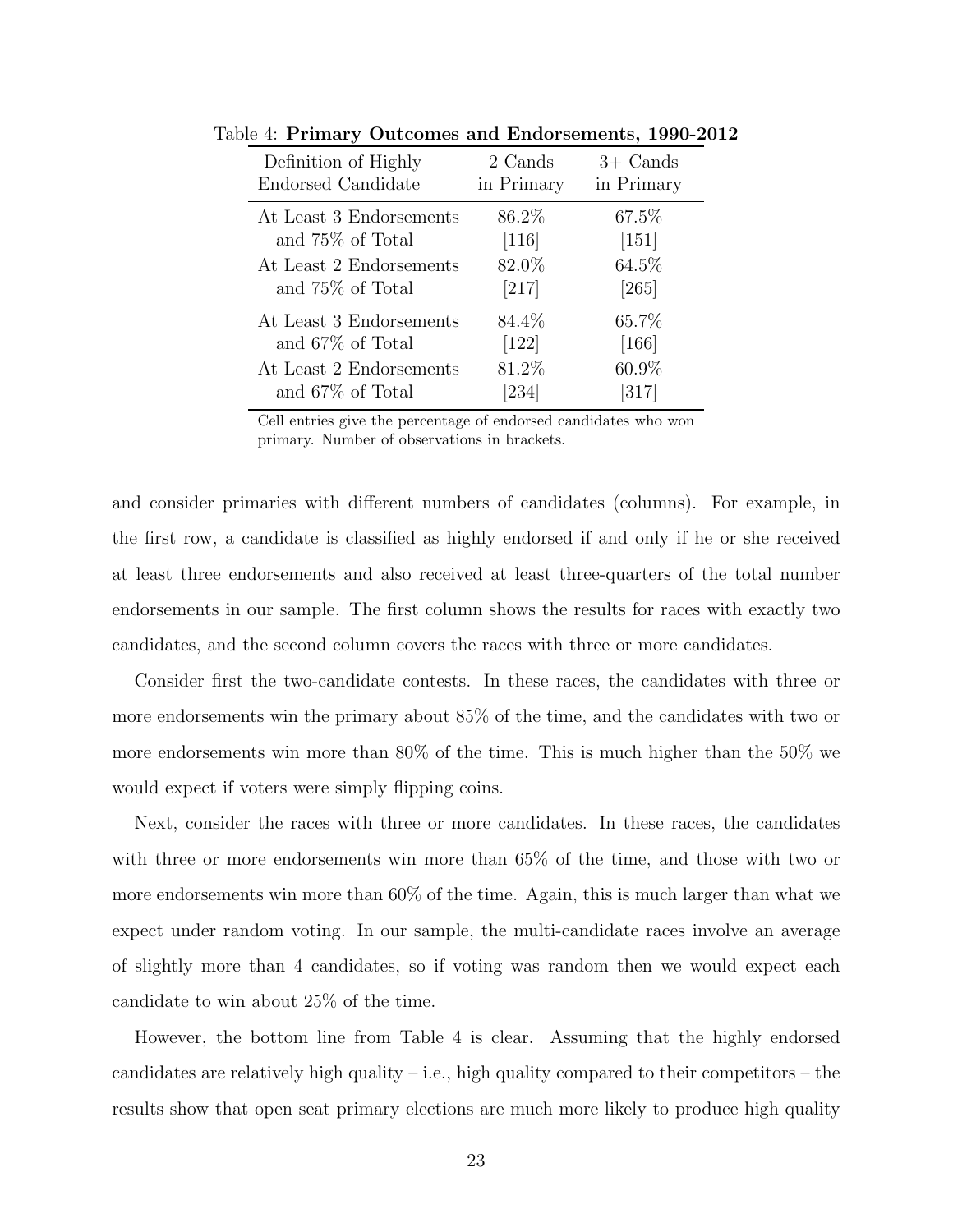winners than a "random draw" from the pool. Since endorsements are a relative measure of quality, these results provide further evidence that voters are actively choosing high quality candidates. This suggests that the relationship between the quality of primary candidates nominees and constituency partisanship likely reflects voting behavior as well as differences in the pool of candidates.

Finally we examined whether voters' decisions vary across constituency partisanship – in particular, when given a choice, are voters in advantaged party primaries more likely to choose a high quality candidate than voters in other primaries? For gubernatorial, senate and judicial primaries, we find no significant differences between the different constituency types. For House primaries, we find a monotonic but nonlinear relationship between district partisanship and voting behavior. More specifically, compared to disadvantaged party primaries, voters in advantaged party primaries and primaries in competitive districts are more likely to choose the high quality candidate when given a choice.

### 6 The Quality of Open Seat Winners

The discussion above suggests that open seat primaries produce higher quality general election nominees for advantaged parties as compared to parties in competitive districts. In the introduction and theoretical considerations, we suggest that a low average quality of candidates nominated by primaries in competitive districts may not be as problematic as in safe districts since voters in these districts have an additional opportunity to screen for quality in the general election. We can now ask whether the quality of the eventual general election winners for open seats differs between safe and competitive districts.

In Table 5, we present the percentage of general election winners who are high quality in safe and competitive districts. We also present the percentage of all candidates competing in the primary elections who are high quality in the two types of districts, dropping token candidates who win less than 1% of the vote. If both primary and general election competition are effectively selecting high-quality candidates, then we should observe a similarly high percentage of general election winners being high-quality in both types of districts. These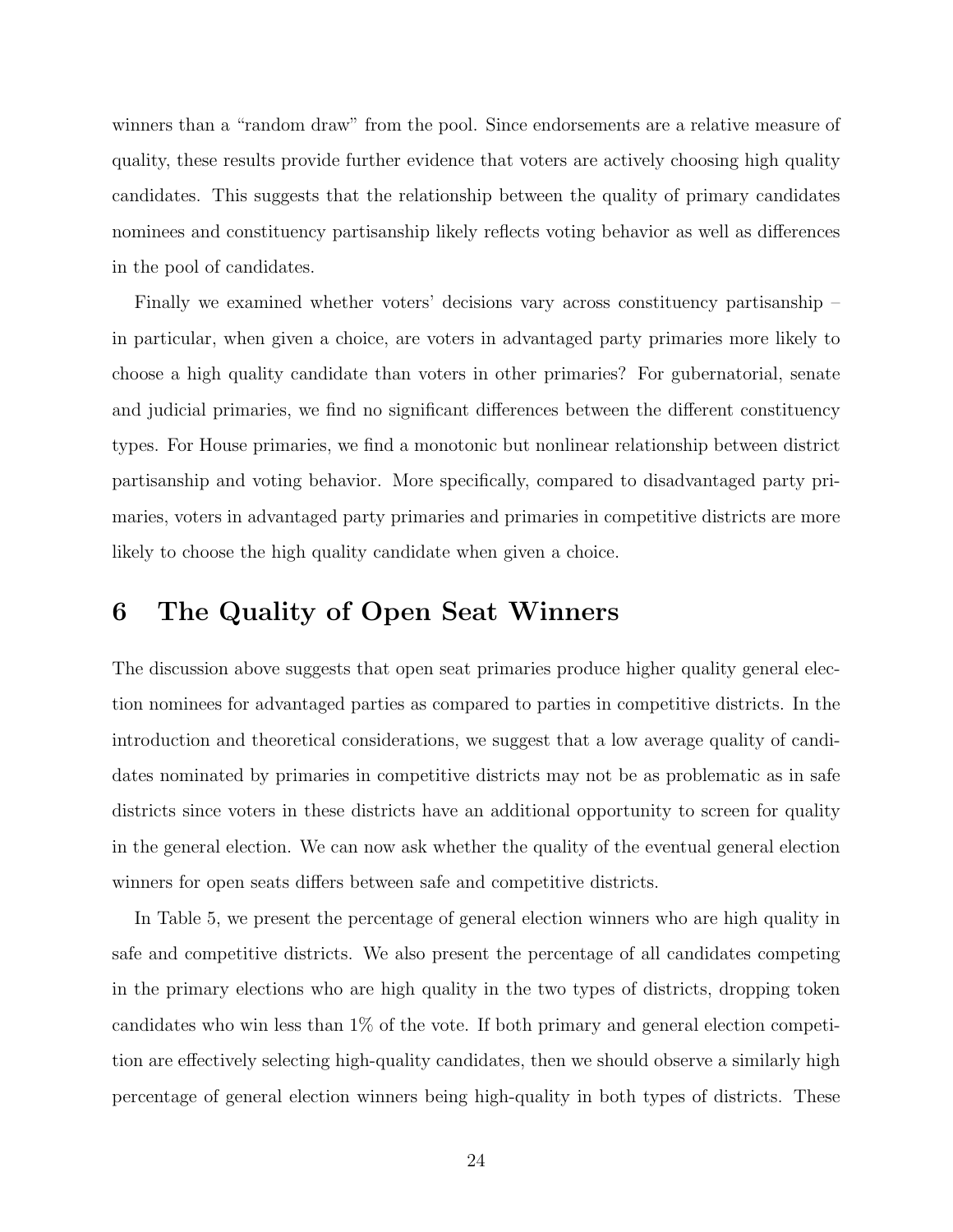|                                       | Uncompetitive<br>District | Competitive<br>District |  |  |
|---------------------------------------|---------------------------|-------------------------|--|--|
|                                       |                           |                         |  |  |
| Governor and U.S. Senate, 1952-2012   |                           |                         |  |  |
| Winners with High Quality             | 44.44\%                   | 49.15%                  |  |  |
| All Cands with High Quality           | 25.22%                    | 20.22%                  |  |  |
| U.S. House Representatives, 1978-2012 |                           |                         |  |  |
| Winners with High Quality             | 53.77%                    | 51.59%                  |  |  |
| All Cands with High Quality           | 26.17%                    | 15.23%                  |  |  |
| Illinois Circuit Court Judges         |                           |                         |  |  |
| Winners with High Quality             | 89.29%                    | 90.16\%                 |  |  |
| All Cands with High Quality           | 64.84\%                   | 63.49\%                 |  |  |

Table 5: Quality of General Election Winners vs. All Candidates for Open Seats

Cell entries give the percentage races where a high quality candidate was elected to office.

percentages should be higher for the general election winners as compared to the general pool of candidates.

There are two clear patterns in Table 5. First, for the previous office holder experience and the bar association recommendation measures of quality, the percentage of general elections winners who are high quality is very similar in both the safe and competitive districts. This suggests that the primaries have an important role in selecting high-quality incumbents for safe districts.

Second, the politicians elected in primaries are more likely to be high quality than the average open seat candidate. Those skeptical of the value of primary elections often point to the fact that few incumbents are even contested in their primary, let alone fiercely challenged. However, since incumbents appear to be of higher quality than the "pool" of candidates, it is not clear that the lack of competition is a major problem. In fact, given the costs associated with competitive primaries – borne by candidates, government and voters – it might be socially optimal for most incumbents to be unchallenged. Instead, it is probably more efficient to allocate scarce "primary election resources" to open seat races and incumbentcontested races in the rare case where incumbents are low quality. In both cases, we should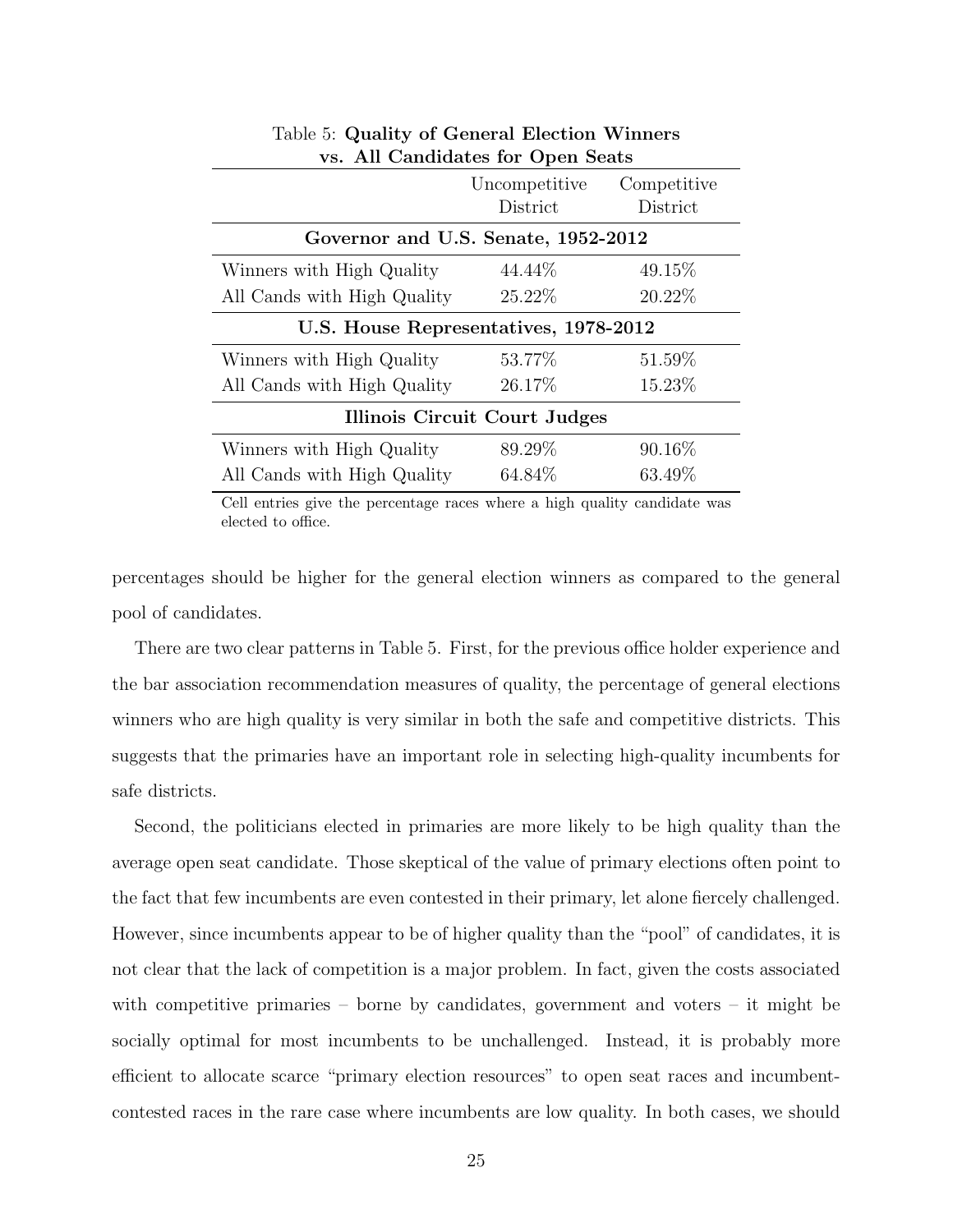be especially focused on constituencies where one party has an electoral advantage.<sup>39</sup>

### 7 Conclusion

Although primary elections are often uncompetitive, the analyses and discussion above demonstrate that they may be quite valuable for an important subset of situations – open seat races where one party has an advantage in the general election due to the partisan loyalties in the constituency. We find evidence that in these situations advantaged party primaries are not only more competitive but also especially good at selecting "high-quality" nominees. In fact, an open seat race in a safe district is almost as likely to elect a high quality official as an open seat race in a competitive district. Primaries, therefore, appear to be especially valuable when effective two-party competition is lacking. This is precisely where we expect them to be needed most. Since many voters live in states, counties or congressional districts that are dominated by one party, primaries have a substantial role in the U.S. electoral system.

While we have focused our attention on the importance of primaries in areas dominated by one party, primaries can potentially have an important role even in competitive areas. One reason is polarization. When the major parties are polarized, primaries might be valuable even in constituencies with competitive general elections, because there might be too few "swing" voters to effectively punish parties that choose weak candidates. In fact, if the American Voter view of "independents" is correct, then independents tend to be the least well-informed citizens. Therefore, we might not be able to rely on independent voters to vote against low-quality candidates, since they are less likely to learn which candidates are low-quality. Instead, we must hope that enough partisan voters vote against their party's candidate when they learn that this candidate is of low-quality. In a highly polarized environment, however, partisan voters are probably less willing to vote against their party's candidate, even knowing that the candidate is low-quality. Primaries can help in such an

 $39$ These findings are consistent with models of electoral selection and the incumbency advantage – e.g. Zaller (1998) and Ashworth and Bueno de Mesquita (2008). Other empirical work, e.g. Hirano and Snyder (2009), also finds evidence suggesting that incumbents are higher quality than the average general election open seat candidate.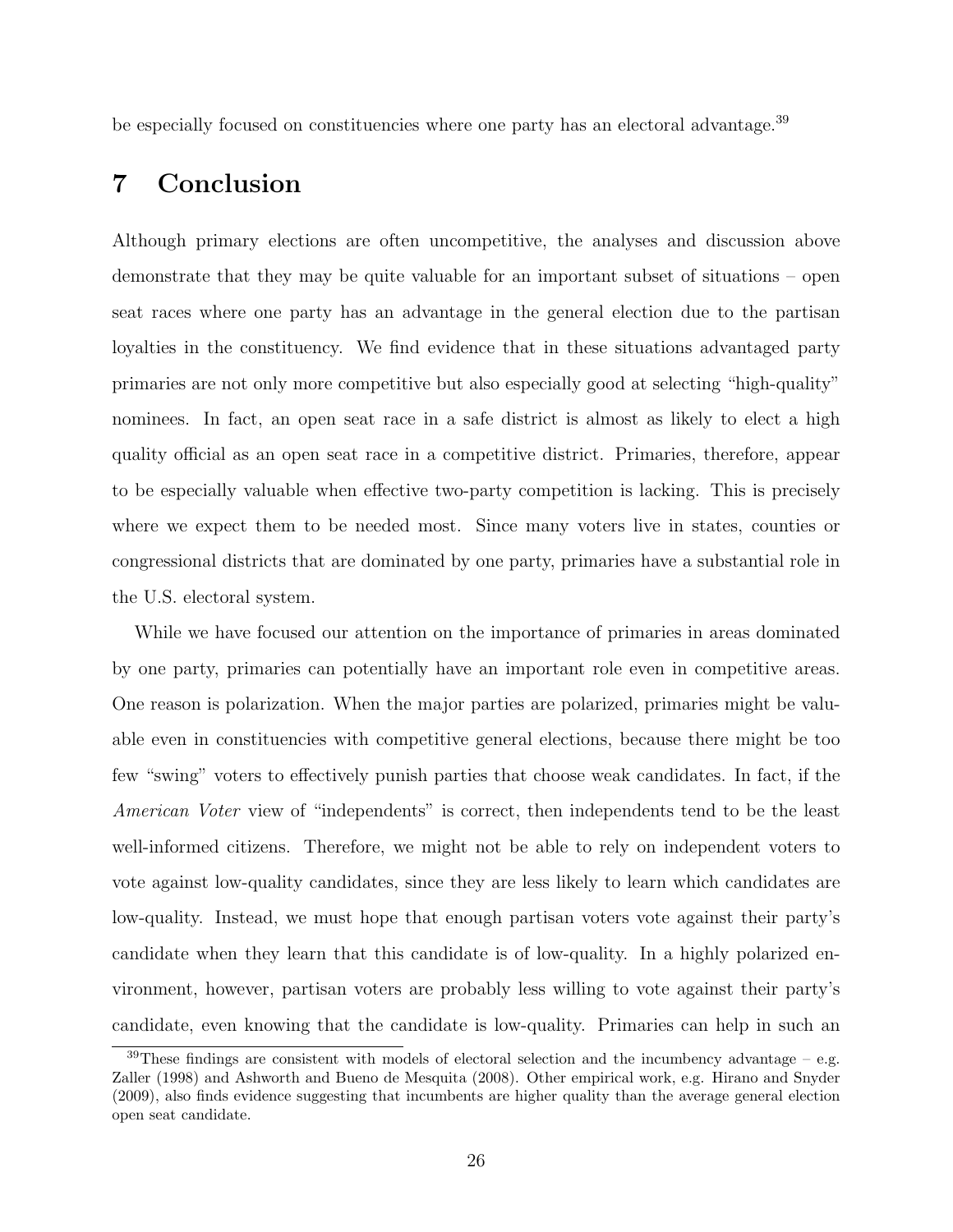environment by giving partisan voters an opportunity to vote against a low-quality candidate in favor of a higher-quality candidate of the same party. Note also that in primaries most voters tend to be partisans – and these are the people who also tend to be the most well informed. So, there is a good chance they will find out which candidates are of low-quality and which are not.

While our findings are encouraging, we do not want to overstate the case for direct primary elections. There are some important caveats. First, our argument focuses heavily on the role of elections as a selection mechanism. As noted above, there are important theoretical justifications for this emphasis. However, elections may also play a role in controlling politicians' behaviors. Second, although we employ several different measures of politician quality, our measures are relatively coarse. There is still potentially much work to be done on developing alternative measures of quality and in particular developing measures with more fine grained assessments of politician quality that can be compared across politicians and elections. Third, even taking our measures at face-value, we cannot say that primaries are "extremely" effective. We find that safe and competitive districts elect high-quality officials more often than what we would expect if the primaries were a completely ineffective screen for candidate quality. However, the probability of high quality candidates losing primaries might still be much lower than the "desired" probability. Finally, there may be preferable alternatives to primaries that achieve similar or better outcomes  $-$  e.g. non-partisan elections, third-party candidates, or even the old conventions or caucus system. However, we do not know if introducing these alternatives would also significantly change the quality of the candidates seeking office.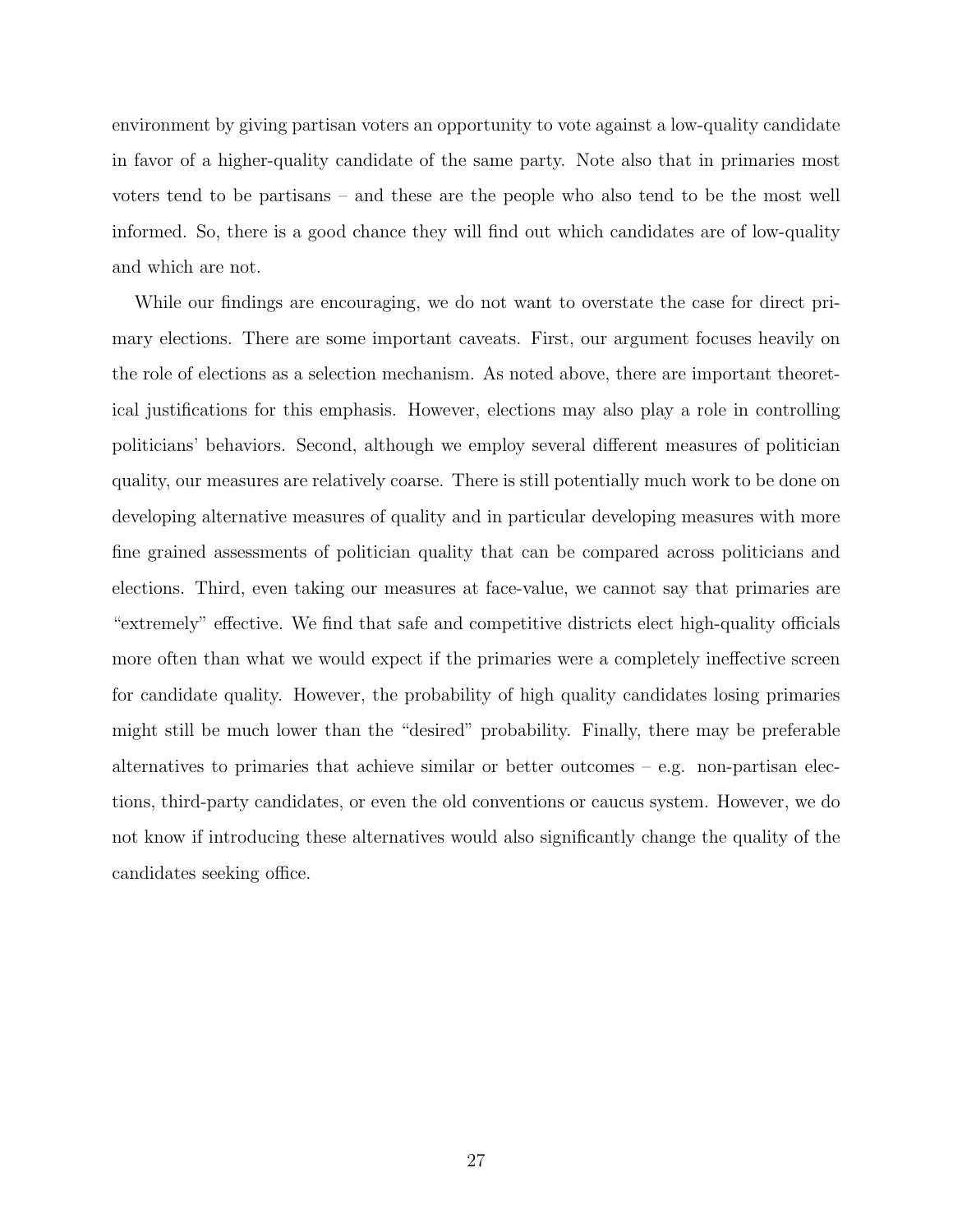#### REFERENCES

- Ashworth, Scott. 2005. "Reputational Dynamics and Political Careers." Journal of Law, Economics, and Organization 21:441-466.
- Ashworth, Scott. 2012. "Electoral Accountability: Recent Theoretical and Empirical Work." Annual Review of Political Science 15: 183-201.
- Ashworth, Scott and Ethan Bueno de Mesquita. 2008. "Electoral Selection, Strategic Challenger Entry, and the Incumbency Advantage." The Journal of Politics 70: 1006- 1025.
- Banks, Jeffrey S. and D. Roderick Kiewiet. 1989. "Explaining Patterns of Candidate Competition in Congressional Elections," American Journal of Political Science 33:997- 1015.
- Besley, Timothy. 2006. Principled Agents? The Political Economy of Good Government. Oxford: Oxford University Press.
- Bibby, John F. 2003. Politics, Parties, and Elections in America. Fifth edition. Belmont, CA: Wadsworth.
- Bond, Jon R., Cary Covington, and Richard Fleisher. 1985. "Explaining Challenger Quality in Congressional Elections." Journal of Politics 47: 510-529.
- Bond, Jon R., Richard Fleisher, and Jeffrey C. Talbert. 1997. "Partisan Differences in Candidate Quality in Open Seat House Races, 1976-1994." Political Research Quarterly 50: 281-299.
- Born, Richard. 1981. "The Influence of House Primary Election Divisiveness on General Election Margins, 1962-76." The Journal of Politics 43 (3): 640-661.
- Carson, Jamie L., and Jason M. Roberts. 2005. "Strategic Politicians and U.S. House Elections, 1874-1914." Journal of Politics 67: 474-496.
- Carson, Jamie L., Erik J. Engstrom, and Jason M. Roberts. 2007. "Candidate Quality, the Personal Vote, and the Incumbency Advantage in Congress." American Political Science Review 2: 289-301.
- Cox, Gary W., and Jonathan Katz. 1996. "Why Did the Incumbency Advantage Grow?" American Journal of Political Science 40: 478-497.
- Fearon, James D. 1999. "Electoral Accountability and the Control of Politicians: Selecting Good Types Versus Sanctioning Poor Performance." In Democracy, Accountability and Representation, Bernard Manin, Adam Przeworski, Susan Stokes, (eds.). Cambridge: Cambridge University Press.
- Galderisi, Peter F., Marni Ezra, and Michael Lyons. 2001. Congressional Primaries and the Politics of Representation. Lanham, MD : Rowman & Littlefield Publishers.
- Goodliffe, Jay. 2001. "The Effect of War Chests on Challenger Entry in U.S. House Elections." American Journal of Political Science 45: 830-844.
- Goodliffe, Jay. 2007. "Campaign War Chests and Challenger Quality in Senate Elections." Legislative Studies Quarterly 32: 135-156.
- Grau, Craig H. 1981. "Competition in State Legislative Primaries." Legislative Studies Quarterly. 6:35-54.